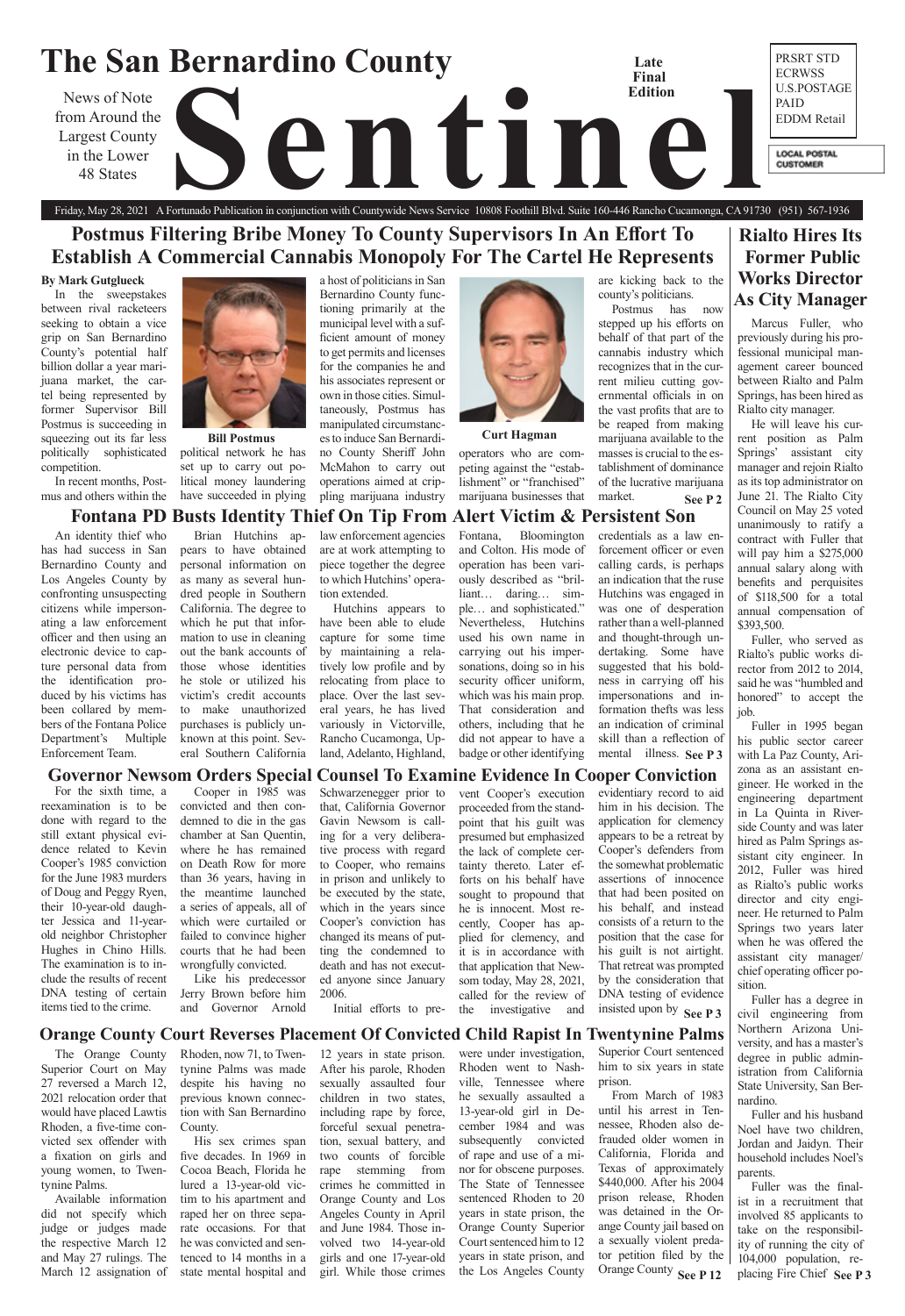## **The San Bernardino County**

**Sentinel** Published in San Bernardino County. The Sentinel's main office is located at 10788 Civic Center Drive in Rancho Cucamonga, CA 91730 A Fortunado Publication in conjunction with Countywide News Service Mark Gutglueck, Publisher **Call (951) 567-1936**

## **to learn of locations where the Sentinel is available or to provide news tips**

## **After Nearly A Century Of San Bernardino County Favoring Draconian Means In Suppressing Marijuana Use, Its Top Officials Now Look To Profiteer By Franchising The Sale Of The Drug** *from front page*

*Continued on Page 4*

*10808 Foothill Blvd., Suite 160-446 Rancho Cucamonga, CA 91730 SBCSentinel@yahoo.com Legal Notice Department 909 957 9998 Message Line 909-276 5796*

## **Friday, May 14, 2021**

In the most recent development, the San Bernardino County Board of Supervisors has appropriated \$10.4 million for code enforcement in the county's 2021-2022 Fiscal Year Budget, the lion's share of which is earmarked for the sheriff's department to conduct further raids against unlicensed marijuana cultivation operations that are not affiliated with the entrepreneurs who have been and are yet



in the 18,899-square mile expanse of the county's unincorporated territory. This will give the cartel to be represented by Postmus and his various associates, including Dino DeFazio and Jeremiah Brosowske, a virtual monopoly.

Actively or passively, directly or indirectly involved in the effort to create a class of enfranchised marijuana operations are Board of Supervisors Chairman/Fourth District Supervisor Curt Hagman, First District Supervisor Paul Cook, Second District Supervisor Janice Rutherford, Third District Supervisor Dawn Rowe, Fifth District Supervisor Joe Baca, Jr., County Sheriff John McMahon, County Chief Executive Officer Leonard Hernandez, County Chief Financial Officer Matthew Erickson, County Counsel Michelle Blakemore and Chief Assistant County Counsel Penny Alexander-Kelley.

From 1907 until 1996, the use, possession, sale, cultivation, distribution or refinement of marijuana was strictly illegal in California. In 1996, the passage of Proposition 215, Janice Rutherford the Compassionate Use of San Bernardino County Marijuana Act, by California's voters made the sale and use of marijuana for medical purposes legal in the state, pursuant to the user having a medical prescription for it. Nevertheless, San Bernardino County and all 24 of its municipalities steadfastly refused to allow medical marijuana dispensaries to operate within their jurisdictions, until Needles in 2012 became the lone exception. Illicit dispensaries, nevertheless proliferated at locations that were too numerous to accurately count. In 2015, the political leadership in Adelanto as it was then composed sought to redress that city's misfiring economic engine by moving to make marijuana cultivation to supply the state's dispensaries legal. The passage of the Adult Use of Marijuana Act in 2016, allowing those over the age of 21 to partake of the drug for its intoxicative effect, spurred the cities of San Bernardino, Barstow, Adelanto and Needles to seek to cash in on the sale of the drug by allowing, variously or in combination the retail sale of the plant, the cul-

tivation of the plant, the refinement of marijuana into edible or palliative products and in the case of Hesperia, the distribution of the drug. The remaining 19 San Bernardino County municipalities and the county itself are yet resisting allowing marijuana to be commercially available, although at least nine county cities are tolerating the sale of CBD oil, a palliative derived from marijuana oil.

Since 1999, the San Bernardino County Sheriff's Department has been participating in and receiving federal money for the Domestic Cannabis Eradication/Suppression Program. Even in the aftermath of the voters' 2016 passage of the Adult Use of Marijuana Act, Sheriff John McMahon, with the consent of the



pitfalls of bribetaking and other forms of graft and corruption, Postmus has created a Wyoming-based corporation, Mountain States Consulting Group, which he wields as a political money laundering operation. By doing consulting work on behalf of those with business before the county, Postmus through Mountain States accepts money from those customers and then funnels, delivers by means of a back door or through someone else or some other entity funds to the politicians controlling local government, including members of the board of supervisors. That money is intended to influence the votes of those politi-

cians.

Postmus, who is closely affiliated with John Dino DeFazio, an Apple Valley landowner and developer. He is also an associate of Jeremiah Brosowske, the former executive director of the Republican Central Committee, whom Postmus helped establish as a Hesperia city council member in 2018. Some of Mountain States' major clients are well-financed cannabis industry heads who have obtained permits and licenses to operate in Adelanto, San Bernardino and Needles. In both Adelanto and San Bernardino, several of the operations obtained those permits by bribing elected city officials, such as former Adelanto Mayor Rich Kerr, former Adelanto City Councilman Jermaine Wright and current San Bernardino Mayor John Valdivia. Postmus has begun filtering money from the set of cannabis entrepreneurs Mountain States represents county officials to grease the way for his clients to take command of a major share of the marijuana and cannabis-based product market in San Bernardino Coun-

ty. Postmus has had, the *Sentinel* has learned, either or both public and private meetings with Supervisors Curt Hagman, Paul Cook and Dawn Rowe. These meetings have in major measure revolved around money, primarily money that Postmus is able to dig up for them. As a fundraiser, Postmus has begun funneling tens of thousands of dollars originating both from the cannabis indus-

try and elsewhere to Hagman, Cook and Rowe for use in their future election campaigns. Simultaneously, he has put together a timetable by which the county will move to al-



early on in this cycle of bold efforts at raising that many plants successful harvesting occurred, it is estimated that at present, after the San Bernardino County Sheriff's Department has intensified its lookout for and actions against such massive farms, fewer than 30 percent of those are able to remain in place long enough to be harvested by the growers.

Those operations in many cases involved minor, medium, larger and in some cases quite substantial environmental, health, safety and social hazards. Large scale use of pesticides and herbicides presented a host of problems, including directly poisoning nearby residents who in some cases breathed in those chemicals or experienced skin contact with airborne particles, not to mention the contamination of local water sources and wells. In addition, the operators of the farms in many cases took drastic measures to ward off poachers and those who might interfere with them, which included conspicuously arming themselves and sometimes intimidating neighbors or anyone who approached the cultivation sites, along with establishing booby traps and potentially deadly devices at the periphery of the property in question, including bear traps or coyote traps capable of injuring a person who happened upon them to the point of needing to have a leg, foot, arm or hand amputated. In at least some cases, those engaged in these unpermited and unlicensed agricultural operations utilized explosive devices and mines as

low "established reliable growers" who have already obtained clearance to operate in Needles, Adelanto and San Bernardino to set up operations in the unincorporated portions of the county as well as within the twelve other municipalities in San Bernardino County other than Needles and Adelanto for which the San Bernardino County Sheriff's Department provides contract law enforcement service.

Meanwhile hundreds of unlicensed and unpermited marijuana cultivation operations have sprouted up all over the Mojave Desert, the San Bernardino and San Gabriel Mountains and other remote reaches of the county. The plants grown at most, but certainly not all, of those operations that are of moderate size and intensity are successfully harvested at the end of their optimum growing cycle by those who planted them. Other illicit cultivators have proven even more daring, growing marijuana out in the open or in greenhouses or in makeshift tents, literal plantations of the weed, in a significant number of cases more than 10,000 plants at a time. While

**Paul Cook**

**Dawn Rowe**

paying off the politicians who have voted to provide them with the licensing and permits that allow for the growing, distribution, wholesale and retail sale of marijuana, along with its refinement or alteration into edible form or both healing and intoxicative salves and ointments.

In this way, with the cooperation of the highest ranking elements of county government, Postmus appears to be clearing the deck to allow a consortium of a relatively small number of cannabis-related companies to seize control over San Bernardino County's marijuana market for the foreseeable future. With the competition soon to be out of the way from having been driven into a state of financial unsustainability by the sheriff's department's constant destruction of its product and inability to move its product to market, Postmus and the companies which so far have obtained operating permission with five of the county's 24 incorporated municipalities are next poised to have the board of supervisors end its ban on marijuana

Board of Supervisors, has applied for and continues to receive those grants, which he has used to offset some, though not all, of his department's costs in going after marijuana cultivators. At present, the department is using \$151,000 obtained through a Domestic Cannabis Eradication/Suppression Program grant to offset the sheriff's department's costs in the antimarijuana crusade. Marijuana remains classified by the federal government as a Schedule 1 Narcotic, considered in the same class as heroin, cocaine and methamphetamine.

Bill Postmus, who was convicted in 2011 of

fourteen felony counts of soliciting and receiving bribes, fraud, conflict of interest, misappropriation of public funds and perjury relating to his actions while he was serving as the chairman of the San Bernardino County Board of Supervisors and as chairman of the San Bernardino County Republican Party and later as San Bernardino County Assessor, is no longer able to hold public office in California. Having learned the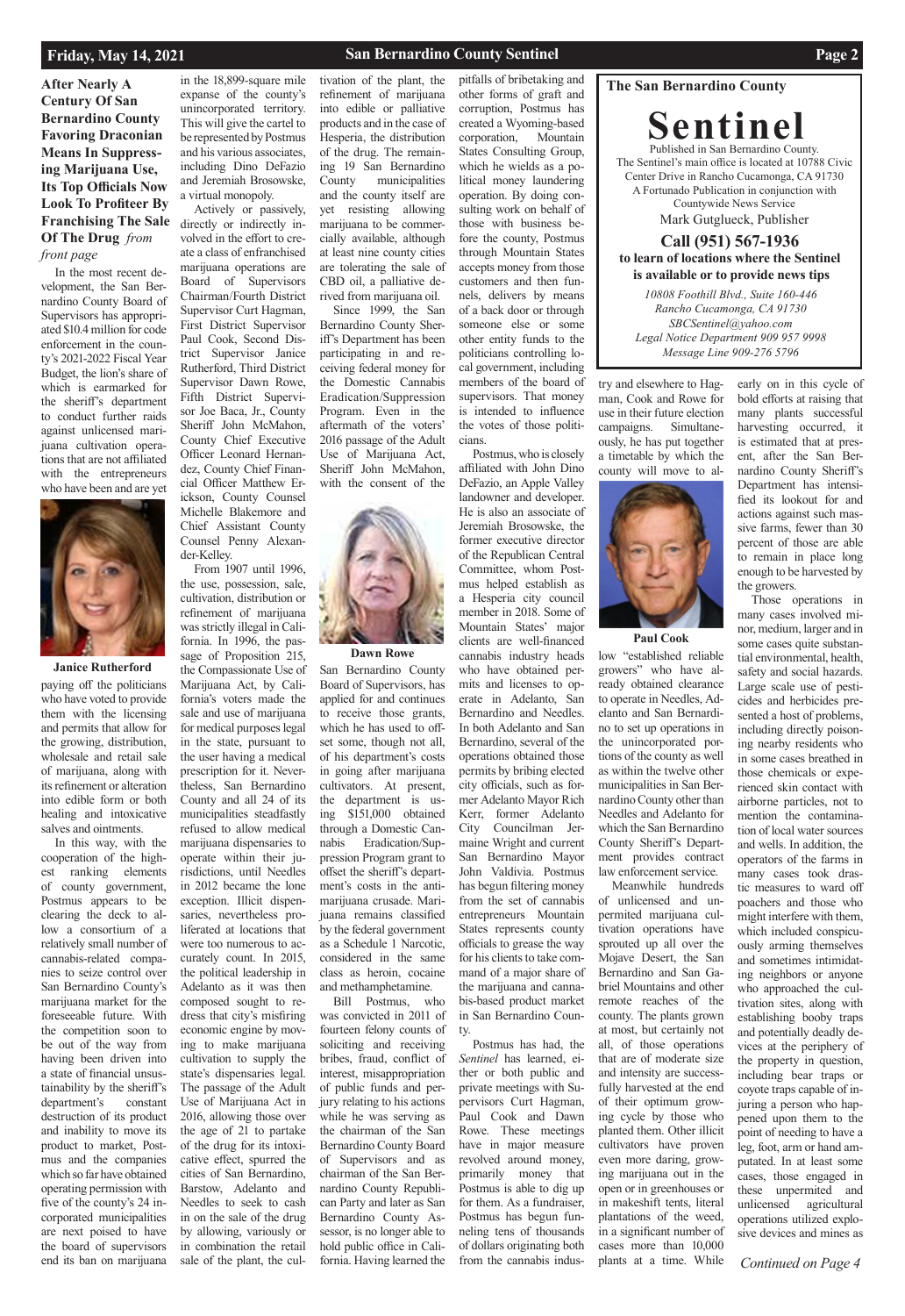## **Brian Hutchins**

## **Governor Having Special Counsel Reexamine Cooper Conviction** *from front page*

Indeed, there is something to indicate that Hutchins may have gotten away with what he did because his action was so unorthodox, his behavior so dodgy, his appearance as a law enforcement officer so convincing and the performance of the law enforcement agencies in the jurisdiction where he functioned so unfocused.

What the *Sentinel* has learned about Hutchins is this:

He favored women over men as victims. He had access to some basic information about those he victimized, in particular their full names and residence or general whereabouts. Typically, he carried with him a laptop computer and would approach the women, who were usually alone at home or at work. He would then aggressively confront them, in the manner of a police officer, using each woman's first and middle name but assigning her a different last name. When the woman would acknowledge her first and middle names but deny the last name Hutchins had selected for her, he would again, presuming upon the air of authority he had enveloped himself in, suggest that that the name the woman had given was an alias, demanding identification. In multiple cases the individuals complied with the demand, oftentimes producing driver licenses and even further documenta-

tion such as a credit cards or social security cards when Hutchins suggested that the driver licenses were forgeries.

Investigators believe Hutchins used the camera on his laptop or perhaps a scanning device within it to to photograph the identification provided to him or to pull data off of the driver licenses' or credit cards' magnetic strips.

After engaging in some further questioning, Hutchins would accept the victim's assertion that she was not the person he had identified, and state his inquiry might have grown out of a simple misunderstanding because of the identical first and middle names of the victim and the individual Hutchins purported to be a person of interest in his "investigation." Shortly thereafter, he would make his exit, armed, in most cases, with the personal information he had come to retrieve.

Hutchins was undone earlier this month when he approached a woman at her residence in the

unincorporated west Fontana area.

There is evidence to suggest Hutchins was calculating in choosing his victims on the basis of where they lived. It seems he avoided carrying out his grift against those residing in cities which had police departments. Instead, Hutchins would target those who lived in unincorporated county areas in either San Bernardino County or Los Angeles County that were patrolled by the sheriff's

department or in cities in either county which contracted with the sheriff's department for law enforcement services. His apparent belief was that neither sheriff's department could be counted upon to be diligent and vigilant with regard to the type of nonviolent criminality he was engaged in.

If indeed that was the case, Hutchins' calculation was correct. Unfortunately for him, despite the crime he engaged in hav-



said he believed her to be, yet had the presence of mind to remember that his uniform bore his first initial and last name – B Hutchins. The woman's grown son, assessing the situation, contacted the Fontana Police Department. A member of the Multiple Enforcement Team was immediately struck by the nature of what had occurred and sensed that the individual in question was likely not a law enforcement officer as he had maintained, and was quite likely fishing for personal information that was going to be put to some questionable or illegal purpose. Alas, the officer said, protocol dictated that the matter would have to be taken up by the sheriff's department, which has jurisdiction in the unincorporated county area of Fontana.

or climbed through a hole in, the prison fence and made his way away from the prison west toward what was then the substantially rural and unincorporated community of Chino Hills. Cooper's escape from the Chino Institution for Men came within the same approximate time frame that Michael "Fast Horse" Martinez, one of the wards at Boys Republic, an institutional all-boys home and school in Chino Hills for displaced, wayward and troubled youths, took flight from that facility.

> them, ran a check on B. Hutchins. A number of matches to the first initial and last name came back, but only a limited number in the Fontana area. Brian Hutchins, a parolee who had been convicted in 1997 for PC 459, felony burglary, for which he had been given a sentence of two years and eight months and convicted in 2011 of 451(B), felony arson of an inhabited structure, for which he had been given a sentence of ten years, was living in Fontana.

*Continued on Page 10* Visible were Douglas and Peggy and his son, all dead, and Joshua Ryen severely wounded. Hidden from his view was Jessica Ryen, who lay dead in a hallway. The four deceased – the husband and wife, their daughter and his son – had been chopped with a hatchet, cut with a knife, and stabbed with an ice-pick, having sustained mostly to their heads, upper torsos or extremities, 37, 33, 46 and 25 wounds, respectively. Joshua Ryen

Convinced that the sheriff's department was not going to act but equally convinced there was something to what the victim had experienced in her interaction with Hutchins, the Multiple Enforcement Team utilized its department's access to Ring camera videos, security camera footage that offers constant surveillance of house entrances, in most cases front porches and front doors. The police department was able to utilize the sheriff's department incident report and the evidence it had developed to obtain a warrant, with which it initiated surveillance of Hutchins. That surveillance provided the

team with grounds to arrest Hutchins, who was taken into custody at his home.

At the time of his arrest, investigators – real ones – seized his laptop. A forensic examination of that device determined the laptop's hard drive contained evidence showing multiple victims from San Bernardino County and Los Angeles County had their personal information stolen by Hutchins. He was booked on identity theft and a parole hold.

It is possible that the uniform Hutchins used was one he wore while working as a security guard at the Oasis Night Club. He did not have a badge nor any credentials in his possession that purported him as a police officer.

Hutchins has not yet been charged by the district attorney's office with any crime. Investigators are still working to determine which and how many of his victims suffered monetary losses as a consequence of Hutchins' possession of their personal information, and whether he was working alone or networking with others.

*-Mark Gutglueck*

Cooper's defense team produced results that did not, as his lawyers had hopefully insisted, indicate his innocence, and instead seemed to shore up an element of the prosecution's case for Cooper' guilt.

If Cooper is innocent, his timing was execrable, and by his own actions he entangled himself in a set of circumstances which lend themselves to a logical conclusion that he murdered the Ryens and Hughes.

Thrice convicted of burglary and imprisoned

## in Pennsylvania in the late 1970s and early 1980s, Cooper was released in 1982, to be shortly thereafter accused of kidnapping and raping an underaged girl who had interrupted him during yet another burglary. Confined to a Pennsylvania psychiatric facility, Mayview State Hospital, he escaped, fleeing to Southern California where he used the alias David Trautman. In Los Angeles County he was apprehended after committing two burglaries and was given a four-year prison sentence, which he began serving at the California Institution for Men in Chino in April 1983. Having been housed in the

The victim and her son went to the sheriff's department to make a crime report. The sheriff's department, however, was unwilling to rush to the assumption that the individual who confronted the victim was not an investigator with some agency or other, and was unwilling to take a crime report. Upon the insistence of the victim's son, however, a sheriff's deputy did write an incident report. The sheriff's department's interest in the case ended there, with no further investigation. Back at the Fontana Police Department, however, members of the Multiple Enforcement Team, intrigued by what had been reported to Sean Grayson, who has served as the acting city manager since former City Manager Rod Foster was forced out from **Fuller Returning To Rialto, This Time As City Manager**  *from front page*

minimum security wing of that prison, Cooper on June 2, 1983 either scaled,

There is no dispute that Cooper holed up in a Chino Hills home owned by Larry Lease and brothers Roger and Kermit Lang where a tenant, Kathleen Bilbia, a school teacher,

had lived previously and had temporarily vacated when she went on holiday following the end of the school year shortly before the murders occurred. Cooper spent at least a day-and-a-half there, sleeping in a closet in one of the house's bedrooms.

Late in the morning of June 4, Virginia Lang briefly came into the Lease/Lang house to get a sweater, but Cooper withdrew toward the back of the house and managed to avoid her seeing him. The Lease/Lang home was some 375 feet distant from the home of Doug and Peggy Ryen, their 10-year-old daughter Jessica and their 8-year-old son Joshua. Phone records show that while at the Lease/Lang home Cooper

made calls to two female acquaintances/friends, one in Pennsylvania and another in Los Angeles, in an effort to get them to provide him with money or otherwise assist him in getting farther away, the last of which was made around 8 p.m. on June 4. He also smoked prisonissued Role-Rite tobacco rolled in prison-issued rolling papers, the butts of which were left behind in the Lease/Lang house.

On June 5, 1983, Bill Hughes, came to the Ryen home to pick up his 11-year-old son Christopher, who had spent the previous evening with the Ryen family attending a barbecue at another location and was going to sleep over at the Ryen home the night of June 4 through until the morning of June 5. The Ryen family station wagon was gone. He went around to the back of the house and looked through a sliding glass door into the master bedroom of the house.

his position after Mayor Deborah Robertson came to believe that he was in some fashion involved in an investigation into her use of her mayoral position to steer more than \$200,000 in city subsidizations to a nonprofit organization headed by Robertson's daughter.

## **Bold Identity Thief Nabbed** *from page 7*

ing occurred within the San Bernardino County Sheriff's Department's bailiwick, the Fontana Police Department took an interest in the case when the matter was reported to it first.

The victim informed

members of her family about the encounter with Hutchins. His approach to the home and his presence on its porch was captured by a security camera. Moreover, the victim, though she had been cozened into believing that she was dealing with a bona fide police officer while Hutchins was present and was intimidated by the implied threat of arrest that might follow if she did not establish her identity as being different from the woman Hutchins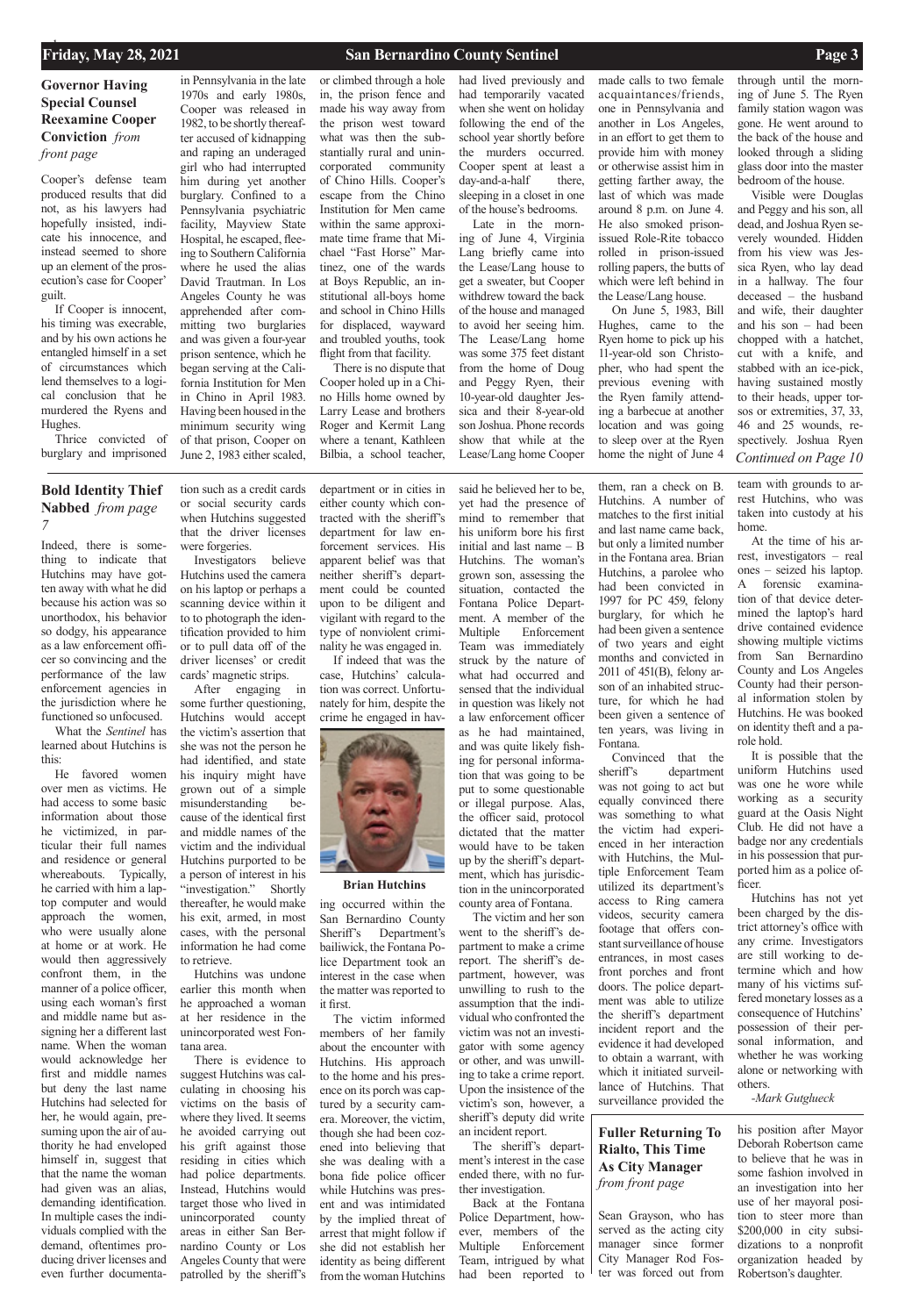**Do You Have Information Of Public Interest? Call the** *Sentinel* **at (951) 567 1936 The** *Sentinel* **is always looking for information to inform our**

 **readership and keep our readers abreast of newsworthy developments.**

**The** *Sentinel* **devotes itself to what is happening in and around San Bernardino County. Social events, political news, issues pertaining to education, medicine, industry, commerce,**

 **development, real estate, history, culture and entertainment are of interest to us.** 



**Let us help you make our readers aware of what is happening in your corner of the world. Do you have a news tip? Don't hesitate to pick up the phone and punch in (951) 567-1936 or drop us a line at sbcsentinel@yahoo.com to alert us to that fascinating tidbit.**

**Board Of Supervisors Using Sheriff's Department As A Cat's Paw In Suppressing Marijuana Growers Who Are Not Sophisticated Enough To Cut The County's Politicians In On Their Profits** *from page 2*

barriers.

With illicit or unlicensed marijuana farms mushrooming all over the county and particularly in the Mojave Desert, the region's residents over the last couple of years have called upon the sheriff's department to act. While the department had been a continuous recipient of the Domestic Cannabis Eradication/Suppression Program grants for some two decades at that point, the sheer volume of marijuana being produced at innumerable cultivation sites presented a challenge, such that in relatively short order the federal funds were consumed by the cost of the sheriff's department's operations. As late as October of last year, sheriff's department personnel were disappointing a number of county residents in both the desert and mountain areas who were alerting the department to the illicit operations within close proximity to their property, bordering their property or in some cases intruding onto their property. Requests, indeed demands, by mountain and desert residents that the sheriff's department abate the illicit operations were commonly met with responses that held the department's hands were tied, and that the Adult Use of Marijuana Act prevented the department from responding to the burgeoning number of complaints.

In January 2021, as if Sheriff John McMahon

was making good on a New Year's resolution he had made, his department became far more aggressive in locating and uprooting unlicensed marijuana plantations.

On January 6, 2021, the sheriff's Marijuana Enforcement Team served

Springs Avenue; Two Mile Road and Copper Mountain Road; Mesa Drive and Morongo Road; Nandina Street and Lupine Avenue; Rodgers Lane and Alfalfa Avenue; Canyon Road and Sunny Sands Drive; Sunny Sands Drive and Meldora Avenue; and within the 70300 block of Giant Rock Road, all in and around Twentynine Palms resulted in the location and destruction of 10,400 marijuana plants weighing more than six tons.

Thirteen days later, on April 29, sheriff's personnel returned to the Emerald Street and Pine Springs Avenue cultivation site, and went to four others located in the Twentynine Palms and Desert Heights environs, including one in the 73500 block of Two Mile Road, a property at the intersection of Dunlap Road and Canyon Road, another property proximate to Dunlap Road and Canyon Road, and a site at the corner of Redhill Road and Bermuda Avenue, pulling up more than 2,300 marijuana plants in less than seven hours.

During operations in the greater Twentynine Palms area, Desert Heights and Landers on

May 5 and May 7, raids were carried out on marijuana cultivation facilities on property near Sespe Street and Alta Avenue in Landers; Covela Avenue and Napa Road in Landers; property adjacent to Napa Road and Alta Avenue in Landers; at Covela Avenue and Sespe Street in Landers; at another site close to Covela Avenue and Sespe Street in Landers; at a site proximate to Kelsey Boulevard and Presswood Drive in Land-

*Continued on Page 6* Reportedly, Postmus has proposed a timetable to Board of Supervisors Chairman Curt Hagman and County Chief Executive Officer Leonard Hernandez that calls for initiating a transition to eventual full legalization of the cultivation, harvesting, processing, warehousing, distribution and sale of marijuana and its alteration into cannabisbased derivatives, chemicals and products to include the manufacturing and sale thereof within the county's unincorporated areas by 2022. That proposed transition is to come after the companies Mountain States Consulting Group is now representing have fully established the cannabis-based and marijuana-based businesses they now have in place or are currently setting up. After those enterprises have become fully operational and profitable, they will have the capital to expand their operations

ers; on property at Kachina Drive and Shoshone Valley Road in Desert Heights and at a facility located on property in the 1200 block of Sunrise Avenue in Desert Heights. Those raids led to the seizure of 4,400 marijuana plants and over eight tons of uncured marijuana

and at Bullion Mountain and Mesa Road. Deputies and detectives seized 3,901 marijuana plants and 652 pounds of processed marijuana.

On May 27, the sheriff's department's marijuana enforcement team served multiple search warrants at locations in Lucerne Valley, including one within the 33200 block of Haynes Road, a location in the 33500 block of Haynes Road, an-



sage to the members of the board of supervisors was essentially this: Bow to the new order and end your blanket opposition to the commercialization of marijuana in the county, since eventually and inevitably, that change is going to come. If you do so, and if you abide by an arrangement that ensures that the companies I represent get in on the ground floor of the county's marijuanification and its competitors are locked out, I will make it monetarily worth your while. I can assure you that as Mountain States Consulting Group's clients capture a near monopoly on the San Bernardino marijuana market, so too will you profit.

On May 13, the sheriff's department's Marijuana Enforcement Team along with personnel from the San Bernardino County Agricultural and Weights and Measures Department and the county code enforcement division converged on an outdoor cultivation site in the 35700 block of Granite Road in Lucerne Valley, where the operators had previously maintained that the farm was one for the cultivation of hemp to be used for the manufacturing of rope, cloth, paper and other materials. The 40-acre site hosted 199 greenhouses in which 76,118 plants. All of those bushes, personnel from the County Agricultural and Weights and Measures Department determined through field tests, possessed THC content at levels that would eliminate their official governmental status as hemp under any conditions. THC is the psychoactive ingredient in marijuana. The entire crop was destroyed. On May 20, the marijuana enforcement team and a member of the California Department of Fish and Wildlife served five search warrants at various locations in the Twentynine Palms area, including the 86200 block of Twentynine Palms Highway; at Monte Vista Drive and Waylyn; in the 25500 block of El Encanto; at Taco Road and Mojave; **Joe Baca, Jr.** *Holding the Hundred Post John McMahon* or indirectly, implicitly or explicitly, Postmus's mes-

other in the 15900 block of Verdugo Road and a property in the 33300 block of Desert Lane, where 6,429 marijuana plants and five pounds of processed marijuana were seized, together with guns.

Unknown or unrecognized by the general public was that Sheriff McMahon's newfound resolve corresponded with the overtures then being made by Mountain States

Consulting Group to San Bernardino County's political establishment to allow the "enfranchised" marijuana entrepreneurs who have shown generosity to the county's politicians the opportunity to expand their operations from San Bernardino, Adelanto and Needles to the county's unincorporated areas. Crassly or delicately, subtly or unsubtly, directly

a search warrant in the 2600 block of Parkdale Road in Adelanto, where it found, seized and ultimately destroyed 19,998 still-growing marijuana plants along with 186 pounds of partially-cured harvested marijuana.

On January 27, the task force located and seized another 1,903 marijuana plants and 306.5 pounds of harvested marijuana in Lucerne Valley and John-

son Valley.

On February 2, that team descended upon a massive unlicensed marijuana cultivation operation on property in El Mirage, some 12.5 miles northwest of Adelanto, where it found greenhouses in which 18,884 plants were growing, all of which were confiscated and destroyed. On April 16 and 17, sheriff's department operations carried out at Emerald Street and Pine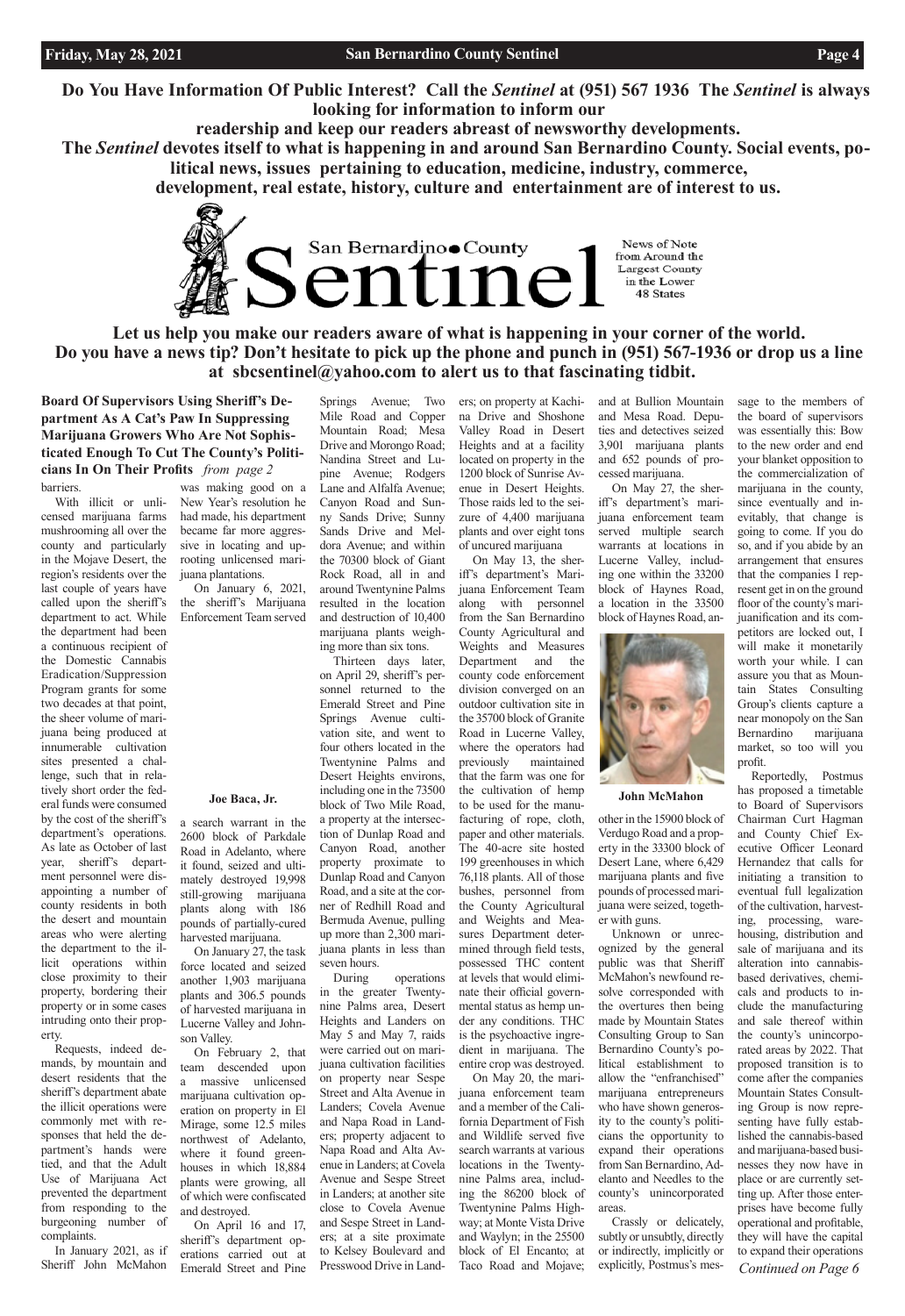## **Having Been Convicted Of Multiple Levels Of Political Graft, Postmus Now Engineering Ways To Keep Politicians From Getting Caught When They Accept Bribes**  *from page 4*

into the unincorporated areas of the county, and cover Postmus's commitments to bankroll Hagman's, Cook's and Rowe's political and personal agendas into the future. IOUs worth in practical terms no less than several million dollars are to be divvied up and placed into each of those politicians' campaign funds or, through creative means that Postmus is able to devise, into their personal bank accounts. In the last several months, Postmus has been coordinating fundraising efforts on behalf of Hagman, Cook and Rowe, garnering from Mountain States Consulting Group's clients as well as other Republican Party donors actual donations and commitments of several hundred thousand dollars. Postmus's fundraising effort on behalf of Supervisor Janice Rutherford, the other Republican on the board of supervisors in addition to Hagman, Cook and Rowe, has been less spirited than for the others largely because Rutherford is scheduled in late 2022, because of term limits, to leave the board of supervisors. At that point, her position as one of the county's key decision-makers will end, making her of virtually no use to Postmus and Mountain States Consulting Group's clients who have substantial financial interests intertwined with county policy decisions current and future. Still, Postmus has an interest in remaining on Rutherford's good side, and he stands ready to assist her in her fundraising effort if she decides to initiate a campaign for county as-

Postmus is interested in influencing the other member of the board of supervisors, Joe Baca, Jr., the only Democrat on the board. Baca's political affiliation presents a complication for Postmus, who at one point, before he was felled by scandal, was the chairman of the San Bernardino County Republican Party, proving himself in that role to be that entity's most efficient fundraiser historically. Utilizing Mountain States

Consulting Group or other cutouts, including those related to the Republican Party, to deliver money to Baca is out of the question because Baca cannot afford to be seen taking money from the Republican Party or Republicans in general, and Postmus cannot compromise his continuing affiliation with the Republican Party by providing financial assistance to an up-and-coming Democrat. Postmus is currently casting about for some means by which he can network with a chain of individuals, agents, shell companies, agencies or organizations to pass money along to Baca in a way that cannot be detected by outsiders but such that Baca knows the origin of the money.

There are Republi-



that he perjured himself

More significantly, Mountain States Consulting Group exists as a tool to essentially legalize bribery. In California, elected officials are not prohibited from voting on matters that impact their campaign donors but they are strictly prohibited from receiving remuneration from, or being employed by, any individual or entity with a financial stake in the votes they make as elected officials. Postmus has designed, and has used, Mountain States Consulting Group to actually employ public officials directly or indirectly. This allows the public official to report the income received as an employee of Mountain States Consulting Group, thereby complying with income reporting requirements mandated by state law. This can occur without the official having to report that Mountain States Consulting Group is the recipient of money from the individual or

Two months ago, when the *Sentinel* asked Supervisor Cook if he thought it was a good idea to be utilizing Postmus as a fundraiser, given his history and Mountain States Consulting Group's current association with entities that were seeking favorable treatment from the county with regard to their various proposals and projects, Cook shrugged and said, "That's politics."

Indeed, casual observers and more experienced ones alike have naively missed the full implication of the services that Postmus is able to offer politicians. Having been convicted of multiple levels of corruption, bribery, graft and violations of the public trust as a consequence of his time in office, Postmus is acutely conscious of which missteps he took and how it was that he was caught. Because of his political conflict of interest conviction, he is banned for life

*Continued on Page 11* Under the policies that normally attend the incarceration of those convicted under California law, inmates must serve at least half of their sentence before becoming eligible for parole. Depending upon credits they get for good behavior and the recommendation of prison officials who have evaluated their progress toward rehabilitation, they can be released as early as half way through their sentence, pursuant to the determination of the California Division of Adult Parole Operations and the California Parole Board, or any time after serving more than half of their sentences. Thus, Postmus, whose prison sentence was to run to November 30, 2021, was eligible for release, at the earliest, on May 30, 2020. As the spring of 2019 progressed to summer, a number of politicians in San Bernardino County were gearing up for the 2020 election season. Absent from the political playing field was Mountain States Consulting Group, since its principal

sessor in 2022.

## from holding elected office in California again. He has a determination to remain in the political game, however, and toward that end he created Mountain States Consulting Group. A Wyomingbased limited liability company, it is subject to fewer and less-exacting reporting requirements than California corporations.

Those individuals or entities looking to influence politicians, elected officials and governmental staff members who directly ply those in the decision-making loop with money run the risk of being charged with bribing public officials. Those public officials who take money from individuals or corporations who have a financial interest in the decisions those public officials make run the risk of being charged with accepting bribes. Mountain States Consulting Group, by serving in an intermediary role between the donor and the politician, can prevent the politician from being accused of favoring a campaign donor with his or her votes. Such favoritism toward campaign donors is not illegal, but can come across as unseemly, and thereby represent political risk down the road. Mountain States can eliminate this politically problematic appearance.

and falsified documents in an effort to keep his illegal activity from being discovered. Few of those who have misgivings over the GOP's current crop of the county's top officeholders such as Hagman, Cook and Rowe associating with Postmus have had the courage to speak up about their concerns in this regard. There is a determined belief among Hagman, Cook, Rowe and their respective chiefs of staff – Yekaterina Kolcheva, Timothy Itnyre and Matt Knox – as well as the political teams that surround them and their supporters that they can perpetuate their collective hold on the political power they now possess by casting their lot with Postmus and his superior fundraising ability and electioneering machinery. Collectively, the calculation is that Postmus's fundraising activity on their behalves will remain largely hidden, that the vast majority of the public in San Bernardino County has long forgotten the misdeeds Postmus involved himself in and that if any flap does develop, the money that Postmus and his team will provide them with can be used to pay for electioneering and positive public relations efforts that will more than offset whatever negative publicity the Postmus association might entail. **Jeremiah Brosowske Dino DeFazio**

entity favored by that official's action or vote. The loose and vague reporting and disclosure requirements that Mountain States Consulting Group functions under as a consequence of being a Wyoming Limited Liability Company is of some consequence in this regard.

It is of further note that Postmus has a special and highly favorable relationship with Sheriff John McMahon.

Postmus was first arrested and charged in 2009 with criminal activity relating to his actions while he was serving as county assessor in 2007, 2008 and 2009. In 2010, he was criminally charged with a string of interrelated offenses that occurred while he was county supervisor in 2004, 2005 and 2006. After initially maintaining his innocence in the face of all of those charges, Postmus in 2011 entered guilty pleas to all 14 felony charges



at 8:30 a.m. on November 30, 2018. Postmus did so, and was whisked away into confinement at that time.

By mid-December 2018, Postmus was housed at North Kern State Prison, a medium-security all-male prison facility located in Delano, which in addition to serving as the place of detention to close to 1,600 permanent or mainline inmates, also serves as a reception center for incoming inmates who are not destined to remain there for the entirety of their sentences but rather be sent to another prison to serve their sentences.

Postmus's confinement coincided with California's effort at prison realignment, which made him eligible for being transferred back to the San Bernardino County Sheriff's criminal detention facilities to serve his sentence. Based upon the the nonviolent nature of his crimes, his presumed lack of further criminal involvement, his behavior while incarcerated and his psychological evaluation, he was indeed sent back in the spring of 2019 to San Bernardino County to serve out the remainder of his sentence.

cans in San Bernardino County, including some in the same political orbit as Hagman, Cook and Rowe, who have questioned the wisdom of the party and individual politicians such as Hagman, Cook and Rowe associating with Postmus, given his criminal history. The scandal that enveloped Postmus involved political corruption of a breathtaking scope ultimately costing the county at least \$168 million in legal settlements and another \$6.5 million in attorney's fees. In his 2011 guilty pleas, Postmus acknowledged that he had sought and received bribes in return for votes that profited those who had bribed him or made campaign contributions to him, that he made decisions and took actions while he was a supervisor in which he had a conflict of interest, that he misappropriated public funds to an illegal use, that he engaged in fraud as well as the misuse of public property and governmental authority and

against him. His sentencing was deferred while the criminal cases against others alleged to have been involved with him in his crimes wended their way through the prosecutorial and judicial process, and the court had an opportunity to determine if he made good on a key element in his plea arrangement, which was to cooperate with prosecutors, including testifying against his alleged co-conspirators before a grand jury and at trial. In November 2018, with all of those cases, prosecutions and trials having concluded, Postmus came before San Bernardino County Superior Court Judge Michael A. Smith, before whom he had entered his guilty pleas in 2011. Judge Smith sentenced Postmus to three years in state prison. Though the prosecution wanted Postmus incarcerated at once, Judge Smith granted him 15 days to get his affairs in order, requiring that he report to the courthouse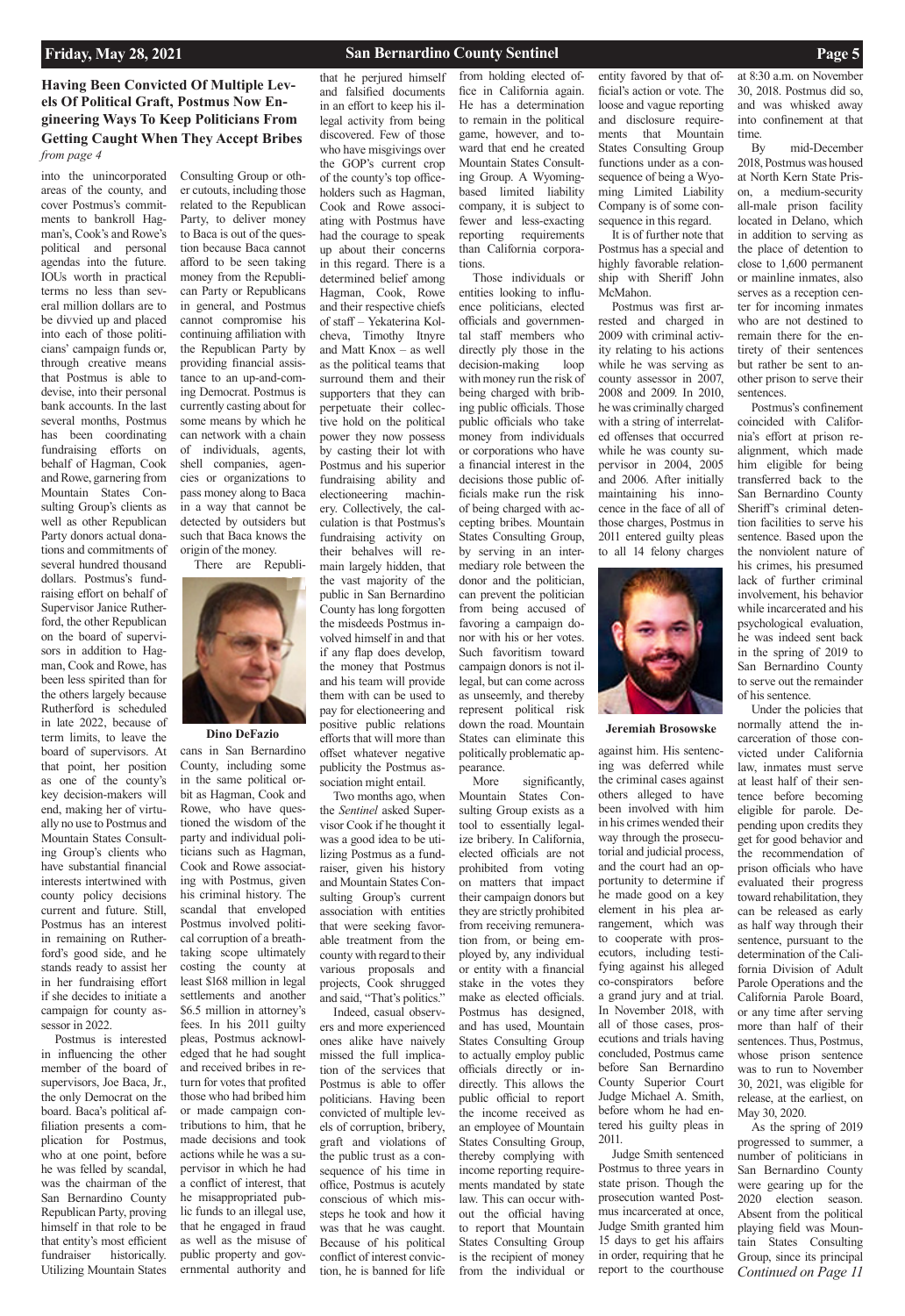**Public Notices Public Notices Public Notices Public Notices Public Notices Public Notices Public Notices**

SUMMONS – (CITACION JUDICIAL) CASE NUMBER (NUME-

RO DEL CASO) CIVDS2022567 NOTICE TO DEFEN-DANTS (AVISO DEMAN-DADO): F.S.G.M. MEDICAL CLINIC, INC., a California corporation; COUNTY OF OR-ANGE, a local public entity; ARTURO RUIZ, an individual; JOHN. H. BUCKNER, an individual; CITY OF SAN BER-NARDINO, a local public entity; STATE OF CALIFORNIA FRANCHISE TAX BOARD, an agency of the state of California; COUNTY OF SAN BERNARDINO, a local public entity; PORTFOLIO RECOV-ERY ASSOCIATES, L.L.C, a Delaware limited liability company; ALL PERSONS UN-KNOWN CLAIMING ANY LEGAL OR EQUITABLE RIGHT, TITLE, ESTATE, LIEN OR INTEREST IN THE PROP-ERTY DESCRIBED IN THE COMPLAINT ADVERSE TO PLAINTIFF'S TITLE, OR ANY CLOUD UPON PLAINTIFF'S TILE THERETO and DOES 1 -20, INCLUSIVE.

YOU ARE BEING SUED BY PLAINTIFF (LO ESTA DEMANDANDO EL DEMAN-DANTE):

GILBERT SANDOVAL

NOTICE! You have been sued. The court may decide against you without your being heard unless you respond within 30 days. Read the information below. You have 30 CALENDAR

DAYS after this summons is served on you to file a written response at this court and have a copy served on the plaintiff. A letter or phone call will not protect you. Your written response must be in proper legal form if you want the court to hear your case. There may be a court form that you can use for your response. You can find these court forms and more information at the California Courts Online Self-Help Center (www.courtinfo.ca.gov/selfhelp), your county law library, or the courthouse nearest you. If you cannot pay the filing fee, ask the court clerk for a fee waiver form. If you do not file your response on time, you may lose the case by default, and your wages, money, and property may be taken without further warning from the court.

There are other legal requirements. You may want to call an attorney right away. If you do not know an attorney, you may want to call an attorney referral service. If you cannot afford an attorney, you may be eligible for free legal services from a nonprofit legal services program. You can locate these nonprofit groups at the California Legal Services Web site (www. lawhelpcalifornia.org), the California Courts Online Self-Help Center (www.courtinfo.ca.gov/ selfhelp), or by contacting your local court or county bar association. NOTE: The court has a statutory lien for waived fees and costs on any settlement or arbitration award of \$10,000 or more in a civil case. The court's lien must be paid before the court will dismiss the case.

R. SAM PRICE SBN FBN 20210004468 The following entity is doing business as CAFE WANG 2316 D STREET LA VERNE, CA 91750

A Cal<br>tion 3620494

PRICE LAW FIRM, APC 300 E STATE STREET  $SUITF 620$ 

 ¡AVISO! Lo han demandado. Si no responde dentro de 30 dias, la corte puede decidir en

su contra sin escuchar su version. Lea la informacion a continuacion

Rd, 7111, Chino Hills, CA 91709, Jessica A. Dixon, 15101 Fairfield Ranch Rd, 7111, Chino Hills, CA Business is Conducted By: A Signed: BY SIGNING BE-LOW, I DECLARE THAT ALL INFORMATION IN THIS STATEMENT IS TRUE AND NOTICE- This fictitious business name statement expires five years from the date it was filed in the office of the county clerk. A new fictitious business name statement must be filed before that time. The filing of this statement does not of itself authorize the use in this state of a fictitious name in violation of the rights of another under federal, state, or common law (see section 14400 et. Seq. Business & Professions Code).

 Tiene 30 DIAS DE CAL-ENDARIO después de que le entreguen esta citación y papeles legales para presentar una repuesta por escrito en esta corte y hacer que se entreque una copia al demandante. Una carta o una llamada telefonica no le protegen. Su respuesta por escrito tiene que estar on formato legal correcto si desea que procesen su caso en la corte. Es posible que haya un formulano que usted puede usar para su respuesta. Puede encontrar estos formularios de la corte y mas información en el Centro de Ayuda de las Cortes de California (www.sucorte.ca.gov), en la biblioteca de leyes de su condado o en la corte que le quede mas cerca. Si no puede pagar la cuota de presentación, pida si secretario de la corta que le de

### un formulario de exencion de pago de cuotas. Si no presenta su respuesta a tiempo, puede perder el caso por incumplimiento y la corta le podrá quitar su sueldo, dinero y bienes sin mas advertencia.

conace a un abogado, puede llamar a un servicio de referencia a abogados. Si no peude pagar a un a un abogado, es posible que cumpia con los requisitos para obtener servicios legales gratu de un programa de servicios legales sin fines de lucro. Puede encontrar estos grupos sin fines de lucro en el sitio web de California Legal Services, (www.lawhelpcalifornia.org), en el Centro de Ayuda de las Cortes de California, (www.sucorte.ca.gov), o poniendoso en contacto con la corte o el colegio de abogados locales. AVISO: Por ley, la corte tiene derecho a reclamar las cuotas y los costos exentos gravamen sobre cualquier recuperación da \$10,000 o mas de vaior recibida mediante un aceurdo o una concesión de arbitraje en un caso de derecho civil. Tiene que pagar el gravamen de la corta antes de que la corta pueda desechar el caso. The name and address of the court is: (El nombre y la direc-

> BY SIGNING BELOW, I DE-CLARE THAT ALL INFORMA-TION IN THIS STATEMENT IS TRUE AND CORRECT. A registrant who declares as true information, which he or she knows to be false, is guilty of a crime. (B&P Code 17913) I am also aware that all information on this statement becomes Public Record upon filing. FANG WANG

cion de la corte es):

SAN BERNARDINO JUS-

TICE CENTER 247 West 3rd Street San Bernardino, CA 92415-

0210

The name, address and telephone number of plaintiff's attorney, or plaintiff without an

gado, es):

208603

REDLANDS, CA 92373 (909) 328-7000 sam@pricelawfirm.com DATE (Fecha): 10/13/2020

Clerk (Secretario), by Sylvia Guajardo, Deputy (Adjunto) Published in the San Ber-

nardino County Sentinel on: 5/07, 5/14, 5/21 & 5/28, 2021.

FICTITIOUS BUSINESS NAME STATEMENT FILE NO-20210004058

Hay otros requisitos legales. Es recomendable que llame a un abogado inmediatamente. Si no The following person(s) is(are) doing business as: Hungry Dog, 11462 Vale Dr, Fontana, CA 92337, Jesus M. Veloz, 11462 Vale Dr, Fontana, CA 92337 Business is Conducted By:

91709

General Partnership

17913) I am also aware that all information on this statement be-

comes Public Record upon filing. s/Jessica A. Dixon

This statement was filed with the County Clerk of San Bernardino on: 04/20/21

I hereby certify that this is a correct copy of the original statement on file in my office.

Began Transacting Business: 04/11/2021

attorney, is: (El nombre, la direccion y el numero de telefono del abogado del demandante, o del demendante que no tiene abo-05/07/21, 05/14/21, 05/21/21, 05/28/21

County Clerk, s/ I1327 NOTICE- This fictitious business name statement expires five years from the date it was filed in the office of the county clerk. A new fictitious business name statement must be filed before that time. The filing of this statement does not of itself authorize the use in this state of a fictitious name in violation of the rights of another under federal, state, or common law (see section 14400 et. Seq. Business & Professions Code).

05/07/21, 05/14/21, 05/21/21, 05/28/21

FICTITIOUS BUSINESS

NAME

STATEMENT FILE NO-

20210004416

The following person(s) is(are) doing business as: 101 Cinema Club, 15101 Fairfield Ranch Rd, 7111, Chino Hills, CA 91709, Mailing Address: 15101 Fairfield Ranch Rd, 7111, Chino Hills, CA 91709, Skyler A. Malone, 15101 Fairfield Ranch the County Clerk of San Bernardino on: 4/29/2021 I hereby certify that this is a correct copy of the original statement on file in my office. Began Transacting Business: JULY 1, 2016 County Clerk, Deputy D5511

An Individual Signed: BY SIGNING BE-LOW, I DECLARE THAT ALL INFORMATION IN THIS STATEMENT IS TRUE AND CORRECT. A registrant who declares as true information, which he or she knows to be false, is guilty of a crime. (B&P Code 17913) I am also aware that all information on this statement becomes Public Record upon filing. s/Jesus M Veloz This statement was filed

with the County Clerk of San Bernardino on: 04/28/21 I hereby certify that this is a correct copy of the original state-

ment on file in my office. Began Transacting Business: N/A

CORRECT. A registrant who declares as true information, which he or she knows to be false, is guilty of a crime. (B&P Code Published in the San Bernardino County Sentinel on 05/07/21, 05/14/21, 05/21/21 & 05/28/21

County Clerk, s/ I1327 NOTICE- This fictitious business name statement expires five years from the date it was filed in the office of the county clerk. A new fictitious business name statement must be filed before that time. The filing of this statement does not of itself authorize the use in this state of a fictitious name in violation of the rights of another under federal, state, or common law (see section 14400 et. Seq. Business & Professions Code).

F.W. MINGLI, INC 2316 D STREET LA VERNE, CA 91750

This Business is Conducted By:

A CORPORATION

This statement was filed with

-,<br>California Corpora-

T.S. No. 19-21335-SP-CA Title No. 191260552-CA-VOI A.P.N. 0218-741-36-0-000 NO-TICE OF TRUSTEE'S SALE. YOU ARE IN DEFAULT UNDER A DEED OF TRUST DATED 11/17/2006. UNLESS YOU TAKE ACTION TO PRO-TECT YOUR PROPERTY, IT MAY BE SOLD AT A PUB-LIC SALE. IF YOU NEED AN EXPLANATION OF THE NATURE OF THE PROCEED-ING AGAINST YOU, YOU SHOULD CONTACT A LAW-YER. A public auction sale to the highest bidder for cash, (cashier's check(s) must be made payable to National Default Servicing Corporation), drawn on a state or national bank, a check drawn by a state or federal credit union, or a check drawn by a state or federal savings and loan association, savings association, or savings bank specified in Section 5102 of the Financial Code and authorized to do busi-

ness in this state; will be held by the duly appointed trustee as shown below, of all right, title, and interest conveyed to and now held by the trustee in the hereinafter described property under and pursuant to a Deed of Trust described below. The sale will be made in an "as is" condition, but without covenant or warranty, expressed or implied, regarding title, possession, or encumbrances, to pay the remaining principal sum of the note(s) secured by the Deed of Trust, with interest and late charges thereon, as provided in the note(s), advances, under the terms of the Deed of Trust, interest thereon, fees, charges and expenses of the Trustee for the total amount (at the time of the initial publication of the Notice of Sale) reasonably estimated to be set forth below. The amount may be greater on the day of sale. Trustor: Kenneth Gabriel, an

> Signed: BY SIGNING BELOW, I DECLARE THAT ALL INFOR-MATION IN THIS STATEMENT IS TRUE AND CORRECT. A registrant who declares as true information, which he or she knows to be false, is guilty of a crime. (B&P Code 17913) I am also aware that all information on this statement becomes Public Record upon filing.

The following person(s) is(are)<br>ng business as: JNT Property doing business as: JNT Service,18056 Pokeroot Lane, San Bernardino, CA 92407, Joe Gutierrez, 18056 Pokeroot Lane, San Bernardino, CA 92407, Christina L. Ceballos-Gutierrez, 18056 Pokeroot Lane, San Bernardino, CA 92407

 $04/19/2021$ I hereby certify that this is a correct copy of the original statement on

unmarried man Duly Appointed Trustee: National Default Servicing Corporation Recorded 11/28/2006 as Instrument No. 2006-0803327 (or Book, Page) of the Official Records of San Bernardino County, CA. Date of Sale: 06/10/2021 at 12:00 PM Place of Sale: At the North Arrowhead Avenue entrance to the County Courthouse, 351 North Arrowhead Avenue, San Bernardino, CA 92401 Estimated amount of unpaid balance and other charges: \$566,489.47 Street Address or other common designation of real property: 3471 Arcadian Shores Avenue Ontario, CA 91761 A.P.N.: 0218- 741-36-0-000 The undersigned Trustee disclaims any liability for any incorrectness of the street address or other common designation, if any, shown above. If no street address or other common designation is shown, directions to the location of the property may be obtained by sending a written request to the beneficiary within 10 days of the date of first publication of this Notice of Sale. If the Trustee is unable to convey title for any reason, the successful bidder's sole and exclusive remedy shall be the return of monies paid to the Trustee, and the successful bidder shall have no further recourse. The requirements of California Civil Code Section 2923.5(b)/2923.55(c) were fulfilled when the Notice of Default was recorded. NOTICE TO POTENTIAL BIDDERS: If you are considering bidding on this property lien, you should understand that there are risks involved in bidding at a trustee auction. You will be bidding on a lien, not on the property itself. Placing the highest bid at a trustee auction does not automatically entitle you to free and clear ownership of the property. You should also be aware that the lien being auctioned off may be a junior lien. If you are the highest bidder at the auction, you are or may be responsible for paying off all liens senior to the lien being auctioned off, before you can receive clear title to the property. You are encouraged to investigate the existence, priority, and size of

> Signed: BY SIGNING BELOW I DECLARE THAT ALL INFOR-MATION IN THIS STATEMENT IS TRUE AND CORRECT. A registrant who declares as true information, which he or she knows to be false, is guilty of a crime. (B&P Code 17913) I am also aware that all information on

outstanding liens that may exist on this property by contact-

ing the county recorder's office or a title insurance company, either of which may charge you a fee for this information. If you consult either of these resources, you should be aware that the same lender may hold more than one mortgage or deed of trust on the property. NOTICE TO PROPERTY OWNER: The sale date shown on this notice of sale may be postponed one or more times by the mortgagee, beneficiary, trustee, or a court, pursuant to Section 2924g of the California Civil Code. The law requires that information about trustee sale postponements be made available to you and to the public, as a courtesy to those not present at the sale. If you wish to learn whether your sale date has been postponed, and, if applicable, the rescheduled time and date for the sale

of this property, you may call or visit this Internet Web site www.ndscorp.com/sales, using the file number assigned to this case 19-21335-SP-CA. Information about postponements that are very short in duration or that occur close in time to the scheduled sale may not immediately be reflected in the telephone information or on the Internet Web site. The best way to verify postponement information is to attend the scheduled sale. Date: 05/10/2021 National Default Servicing Corporation c/o Tiffany & Bosco, P.A., its agent, 1455 Frazee Road, Suite 820 San Diego, CA 92108 Toll Free Phone: 888-264-4010 Sales Line 855- 219-8501; Sales Website: www. ndscorp.com By: Rachael Hamilton, Trustee Sales Representative 05/14/2021, 05/21/2021, 05/28/2021 CPP351083

CASE NUMBER: (Numero del Caso): 20STCV00632 SUMMONS ON FIRST AMENDED COMPLAINT (CITACION JUDICIAL) NOTICE TO DEFEN-DANT: (AVISO AL DEMAN-DADO): CHU-JAN CHENG, an individual, HSIANG-MAN CHENG, an individual, PAUL CHENG, an individual, and DOES 1-10 Inclusive.

YOU ARE BEING SUED BY PLAINTIFF: (LO ESTA DEMANDANDO EL DE-MANDANTE): TAN-HUI LIN A.K.A. KATY LIN, an indi-

vidual.

NOTICE! You have been sued. The court may decide against you without your being heard unless you respond within 30 days. Read the information

below.

 You have 30 CALENDAR DAYS after this summons and legal papers are served on you to file a written response at this court and have a copy served on the plaintiff. A letter or phone call will not protect you. Your written response must be in proper legal form if you want the court to hear your case. There may be a court form that you can use for your response. You can find these court forms and more infor-mation at the California Courts Online Self-Help Center (www.courtinfo.ca.gov/selfhelp), your county law library, or the courthouse nearest you. If you cannot pay the filing fee, ask the court clerk for a fee waiver form. If you do not file your response on time, you may lose the case by default, and your wages, money, and property may be taken without further warning

from the court.

 There are other legal requirements. You may want to call an attorney right away. If you do not know an attorney, you may want to call an attorney referral service. If you cannot afford an attorney, you may be eligible for free legal services from a nonprofit legal services program. You can locate these nonprofit groups at the California Legal Services Web site (www. lawhelpcalifornia.org), the California Courts Online Self-Help Center (www.courtinfo.ca.gov/ selfhelp), or by contacting your local court or county bar asso-

ciation. NOTE: The court has a statutory lien for waived fees and costs on any settlement or arbitration award of \$10,000 or more in a civil case. The court's lien must be paid before the court will dismiss the case.

AVISO! Lo han demandado. Si no responde dentro de 30 dias, la corte puede decidir en su contra sin escuchar su version. Lea la informacion a continuacion.

 Tiene 30 DIAS DE CAL-ENDARIO despues de que le entreguen esta citacion y papeles legales para presentar una respuesta por escrito en esta corte y hacer que se entregue una copia al demandante. Una carta o una llamada telefonica no lo protegen. Su respuesta por escrito tiene que estar en formato legal correcto si desea que procesen su caso en la corte.

Es posible que haya un formulario que usted pueda usar para su respuesta. Puede encontrar estos formularios de la corte y mas informacion en el Centro de Ayuda de las Cortes de California (www.sucorte.ca.gov) en la biblioteca de leyes de su condado o en la corte que le quede mas cerca. Si no puede pagar la cuota de presentacion, pida al secretario de la corte que le de un formulario de exencion de pago de cuotas. Si no presenta su respuesta a tiempo, puede perder el caso por incumplimiento y la corte le podra quitar su sueldo, dinero y bienes sin mas advertencia.

 Hay otros requisitos legales. Es recomendable que llame a un abogado inmediatamente. Si no conoce a un abogado, puede llamar a un servicio de remision a abogados. Si no puede pagar a un abogado, es posible que cumpla con los requisitos para obtener servicios legales gratuitos de un programa de servicios legales sin fines de lucro. Puede encontrar estos grupos sin fines de lucro en el sitio web de California Legal Services, (www.lawhelpcalifornia.org), en el Centro de Ayuda de las Cortes de California, (www. sucorte.ca.gov) o poniendose en contacto con la corte o el colegio de abogados locales. AVISO: Por ley, la corte tiene derecho a reclamar las cuotas y los costos exentos por imponer un gravamen sobre cualquier recuperacion de \$10,000 o mas de valor recibida mediante un acuerdo o una concesion de arbitraje en un caso de derecho civil. Tiene que pagar el gravamen de la corte antes de que la corte pueda

desechar el caso. The name and address of the court is: (El nombre y direccion de la corte es): Superior Court of California, County of Los Angeles-Stanley Mosk Courthouse, 111 North Hill Street, Los Angeles, CA 90012.

The name, address and telephone number of plaintiff's attorney, or plaintiff without an attorney is: (El nombre, la direccion y el numero de telefono del abogado del demandante, o del demandante que no tiene abogado, es): MONISHA A. COELHO, SBN: 219233, AL-VARADOSMITH, APC, 633 West Fifth St., Suite 900, Los Angeles, California 90071, 213-

229-2400 Date: (Fecha) 09/25/2020 SHERRI R. CARTER, Executive Officer / Clerk of Court

(Secretario) By: V. DELGADILLO, Deputy (Adjunto)

CN977506 CHENG Published in the San Bernardino County Sentinel May 14, 21, 28, & June 4, 2021

ORDER TO SHOW CAUSE FOR CHANGE OF NAME CASE NUMBER CIVSB2108812

TO ALL INTERESTED PERSONS: Petitioner: JAMES FLANNIGAN filed with this court for a decree changing names as follows: JAMES \*\*\*\* FLANNI-

GAN III to Flannigan III, James THE COURT ORDERS that all persons interested in this matter appear before this court at the hearing indicated below to show cause, if any, why the petition for change of name should not be granted. Any person objecting to the name changes described above must file a written objection that includes the reasons for the objection at least two court days before the matter is scheduled to be heard and must appear at the hearing to show cause why the petition should not be granted. If no written objection is timely filed. the court may grant the petition without a hearing. Notice of Hearing: Date: 06/15/21 Time: 9:00 a.m. Department: S16 The address of the court is Superior Court of California,County of San Ber-

nardino, San Bernardino District - Civil Division, 247 West Third Street, Same as above, San Bernardino, CA 92415, San Bernardino

IT IS FURTHER OR-DERED that a copy of this order be published in the San Bernardino County Sentinel in San Bernardino County California, once a week for four successive weeks prior to the date set for hearing of the petition.

Dated: May 4, 2021

Lynn M. Poncin Judge of the Superior Court.

Published in the San Bernardino County Sentinel on

05/14/21, 05/21/21, 05/28/21 & 06/04/21

FICTITIOUS BUSINESS NAME STATEMENT FILE NO-20210004090

The following person(s) is(are) doing business as: Industrious En-gineering; Florista Flowers, 1083 N 7th St, Colton, CA 92324, Matthew A. Romero, 1083 N 7th St, Colton, CA 92324

Business is Conducted By: An Individual

s/Matthew A Romero

This statement was filed with the County Clerk of San Bernardino on: 04/20/2021

I hereby certify that this is a correct copy of the original statement on file in my office.

Began Transacting Business: 04/07/2021 County Clerk, s/ I1327

NOTICE- This fictitious business name statement expires five years from the date it was filed in the office of the county clerk. A new fictitious business name statement must be filed before that time. The filing of this statement does not of itself authorize the use in this state of a fictitious name in violation of the rights of another under federal, state, or common law (see section 14400 et. Seq. Business & Professions Code).

05/14/21, 05/21/21, 05/28/21, 06/04/21

FICTITIOUS BUSINESS NAME STATEMENT FILE NO-20210004031

Business is Conducted By: A General Partnership

Signed: BY SIGNING BELOW, I DECLARE THAT ALL INFOR-MATION IN THIS STATEMENT IS TRUE AND CORRECT. A registrant who declares as true information, which he or she knows to be false, is guilty of a crime. (B&P Code 17913) I am also aware that all information on this statement becomes Public Record upon filing. s/Joe Gutierrez

This statement was filed with the County Clerk of San Bernardino on:

file in my office. Began Transacting Business: 09/20/2017

County Clerk, s/ I1327 NOTICE- This fictitious busi-

ness name statement expires five years from the date it was filed in the office of the county clerk. A new fictitious business name statement must be filed before that time. The filing of this tatement does not of it the use in this state of a fictitious name in violation of the rights of another under federal, state, or common law (see section 14400 et. Seq. Business & Professions Code). 05/14/21, 05/21/21, 05/28/21,

06/04/21

FICTITIOUS BUSINESS

NAME STATEMENT FILE NO-

20210004278 The following person(s) is(are) doing business as: Posey Rosie; Posey Rosie Lashes; Posey Rosie Beauty, 1078 Mountain Crest Dr, San Bernardino, CA 92407, Shanyle D. Jones, 1078 Mountain Crest Dr, San Bernardino, CA 92407

Business is Conducted By: An Individual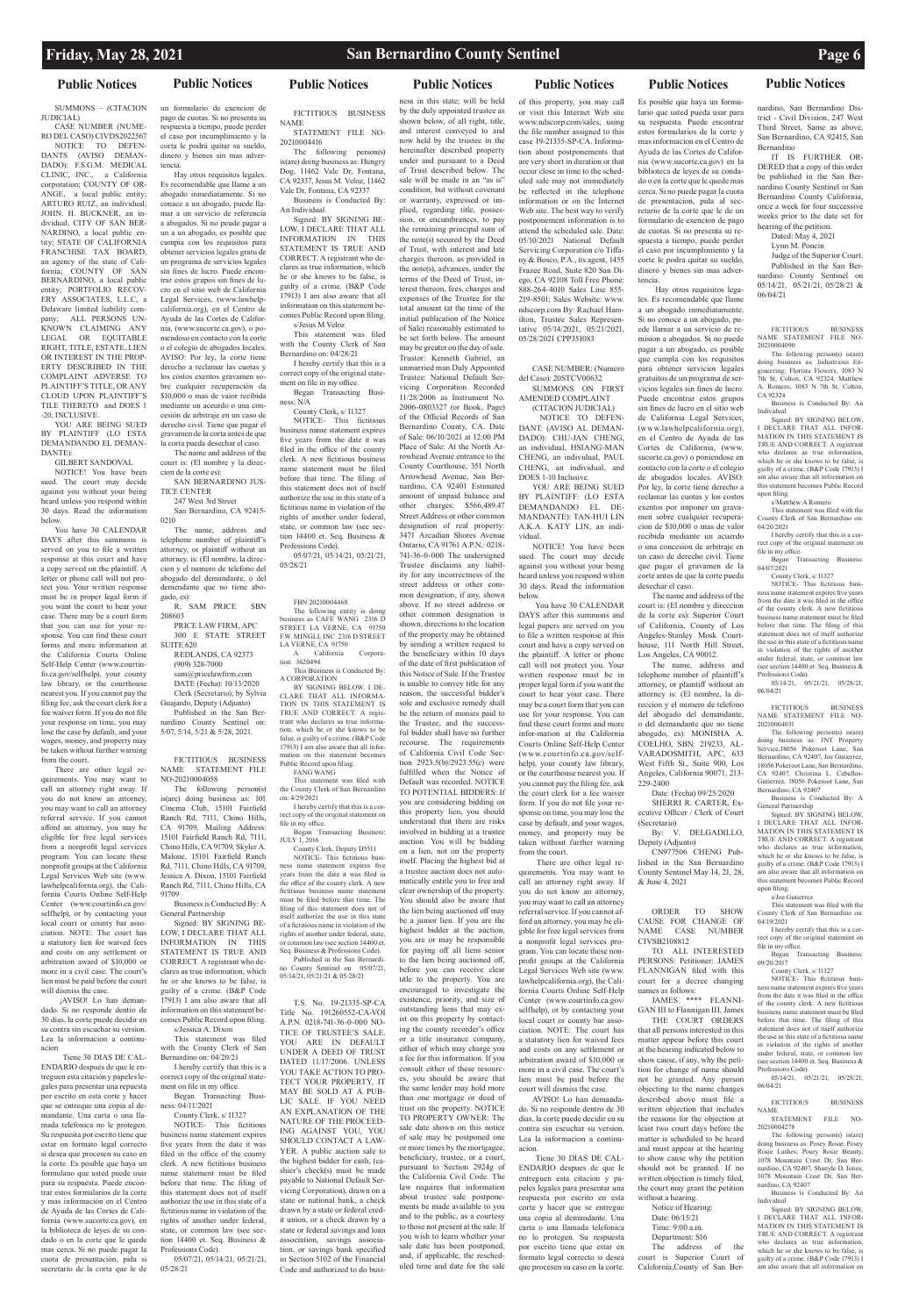**Public Notices Public Notices Public Notices Public Notices Public Notices Public Notices Public Notices**

this statement becomes Public Record upon filing. s/Shanyle D. Jones

This statement was filed with the County Clerk of San Bernardino on: 04/26/2021 I hereby certify that this is a cor-

rect copy of the original statement on file in my office. Began Transacting Business:

01/30/2020 County Clerk, s/ D5511

NOTICE- This fictitious business name statement expires five years from the date it was filed in the office of the county clerk. A new fictitious business name statement must be filed before that time. The filing of this statement does not of itself authorize the use in this state of a fictitious name in violation of the rights of another under federal, state, or common law (see section 14400 et. Seq. Business & Professions Code). 05/14/21, 05/21/21, 05/28/21,

06/04/21

FICTITIOUS BUSINESS NAME STATEMENT FILE NO-20210004762 The following person(s) is(are) doing business as: Campus Smoke Shop, 659 E. 15th St #A, Upland, CA

91786, Brian Younan, 16161 Carmine St, Fontana, CA 92336 Business is Conducted By: An

Individual Signed: BY SIGNING BELOW,

I DECLARE THAT ALL INFOR-MATION IN THIS STATEMENT IS TRUE AND CORRECT. A registrant who declares as true information. which he or she knows to be false, is guilty of a crime. (B&P Code 17913) I am also aware that all information on this statement becomes Public Record upon filing.

Signed: BY SIGNING BELOW, I DECLARE THAT ALL INFOR-MATION IN THIS STATEMENT IS TRUE AND CORRECT. A registrant who declares as true information which he or she knows to be false, is guilty of a crime. (B&P Code 17913) I am also aware that all information on this statement becomes Public Record upon filing.

s/Brian Younan

This statement was filed with the

County Clerk of San Bernardino on:  $05/05/2021$ I hereby certify that this is a cor-

rect copy of the original statement on file in my office.

Began Transacting Business: 04/01/2021

County Clerk, s/ I1327

NOTICE- This fictitious business name statement expires five years from the date it was filed in the office of the county clerk. A new fictitiou business name statement must be filed before that time. The filing of this statement does not of itself authorize the use in this state of a fictitious name in violation of the rights of another under federal, state, or common law (see section 14400 et. Seq. Business & Professions Code).

05/14/21, 05/21/21, 05/28/21, 06/04/21

FICTITIOUS BUSINESS NAME STATEMENT FILE NO-20210002449

The following person(s) is(are) doing business as: La Bella Salon Suites, 5541 Arrow Hwy Suite A, Montclair, CA 91763, Toni Cummings, 461 Euclid Ave, Upland, CA 91786

Business is Conducted By: An Individual

s/ Toni Cummings

This statement was filed with the County Clerk of San Bernardino on: 03/11/21

I hereby certify that this is a correct copy of the original statement on

file in my office. Began Transacting Business 02/21/21

County Clerk, s/ D5511

NOTICE- This fictitious business name statement expires five years from the date it was filed in the office of the county clerk. A new fictitious business name statement must be filed before that time. The filing of this statement does not of itself authorize the use in this state of a fictitious name in violation of the rights of another

under federal, state, or common law (see section 14400 et. Seq. Business & Professions Code). 04/09/21, 04/16/2021, 04/23/21,

04/30/21 & Corrected on: 05/14/21, 05/21/21, 05/28/21, 06/04/21

T.S. No. 21-20046-SP-CA Title No. 210047684-CA-VOI A.P.N. 1047-191-32-0-000 NO-TICE OF TRUSTEE'S SALE. YOU ARE IN DEFAULT UN-DER A DEED OF TRUST DAT-ED 06/26/2006. UNLESS YOU TAKE ACTION TO PROTECT YOUR PROPERTY, IT MAY BE SOLD AT A PUBLIC SALE. IF YOU NEED AN EXPLANA-TION OF THE NATURE OF THE PROCEEDING AGAINST YOU, YOU SHOULD CON-TACT A LAWYER. A public auction sale to the highest bidder for cash, (cashier's check(s) must be made payable to National and expenses of the Trustee for the total amount (at the time of the initial publication of the Notice of Sale) reasonably estimated to be set forth below. The amount may be greater on the day of sale. Trustor: Francisco Sandoval, a single man Duly Appointed Trustee: National Default Servicing Corporation Recorded 07/13/2006 as Instrument No. 2006-0474939 (or Book, Page) of the Official Records of San Bernardino County, CA. Date of Sale: 06/14/2021 at 12:00 PM Place of Sale: At the North Arrowhead Avenue entrance to the County Courthouse, 351 North Arrowhead Avenue, San Bernardino, CA 92401 Estimated amount of unpaid balance and other charges: \$665,092.44 Street Address or other common designation of real property: 959 Sycamore Court Upland, CA 91786 A.P.N.: 1047-191-32-0-000 The undersigned Trustee disclaims any liability for any incorrectness of the street address or other common designation, if any, shown above. If no street address or other common designation is shown, directions to the location of the property may be obtained by sending a written request to the beneficiary within 10 days of the date of first publication of this Notice of Sale. If the Trustee is unable to convey title for any reason, the successful bidder's sole and exclusive remedy shall be the return of monies paid to the Trustee, and the successful bidder shall have no further recourse. The requirements of California Civil Code Section 2923.5(b)/2923.55(c) were fulfilled when the Notice of Default was recorded. NOTICE TO PO-TENTIAL BIDDERS: If you are considering bidding on this property lien, you should understand that there are risks involved in bidding at a trustee auction. You will be bidding on a lien, not on the property itself. Placing the highest bid at a trustee auction does not automatically entitle you to free and clear ownership of the property. You should also be aware that the lien being auctioned off may be a junior lien. If you are the highest bidder at the auction, you are or may be responsible for paying off all liens senior to the lien being auctioned off, before you can receive clear title to the property. You are encouraged to investigate the

Default Servicing Corporation), drawn on a state or national bank, a check drawn by a state or federal credit union, or a check drawn by a state or federal savings and loan association, savings association, or savings bank specified in Section 5102 of the Financial Code and authorized to do business in this state; will be held by the duly appointed trustee as shown below, of all right, title, and interest conveyed to and now held by the trustee in the hereinafter described property under and pursuant to a Deed of Trust described below. The sale will be made in an "as is" condition, but without covenant or warranty, expressed or implied, regarding title, possession, or encumbrances, to pay the remaining principal sum of the note(s) secured by the Deed of Trust, with interest and late charges thereon, as provided in the note(s), advances, under the terms of the Deed of Trust, interest thereon, fees, charges postponed, and, if applicable, the rescheduled time and date for the sale of this property, you may call or visit this Internet Web site www.ndscorp.com/sales, using the file number assigned to this case 21-20046-SP-CA. Information about postponements that are very short in duration or that occur close in time to the scheduled sale may not immediately be reflected in the telephone information or on the Internet Web site. The best way to verify postponement information is to attend the scheduled sale. Date: 05/10/2021 National Default Servicing Corporation c/o Tiffany & Bosco, P.A., its agent, 1455 Frazee Road, Suite 820 San Diego, CA 92108 Toll Free Phone: 888-264-4010 Sales Line 855-219-8501; Sales Website: www.ndscorp.com By: Rachael Hamilton, Trustee Sales Representative Published in the San Bernardino County Sentinel on 05/21/2021, 05/28/2021, 06/04/2021 CPP351089

> legal authority may affect your rights as a creditor. You may want to consult with an attorney knowledgeable in California law. YOU MAY EXAMINE the

PRICE LAW FIRM, APC 300 E STATE STREET SUITE  $620$ 

existence, priority, and size of outstanding liens that may exist on this property by contacting the county recorder's office or a title insurance company, either of which may charge you a fee for this information. If you consult either of these resources, you should be aware that the same lender may hold more than one mortgage or deed of trust on the property. NOTICE TO PROP-ERTY OWNER: The sale date shown on this notice of sale may be postponed one or more times by the mortgagee, beneficiary, trustee, or a court, pursuant to Section 2924g of the California Civil Code. The law requires that information about trustee sale postponements be made available to you and to the public, as a courtesy to those not present at the sale. If you wish to learn whether your sale date has been

THE PETITION requests a \$385,000 bond fixed. The bond will be admitted by an admitted surety insuere or as otherwise provided by law.

YOU MAY EXAMINE the file kept by the court. If you are a person interested in the estate, you may file with the court a Re-

NOTICE OF PETITION TO ADMINISTER ESTATE OF: Harold Stewart

CASE NO. PROPS2100513 To all heirs, beneficiaries, creditors, contingent creditors, and persons who may otherwise be interested in the WILL or estate, or both of Harold Stewart A PETITION FOR PRO-BATE has been filed by San-

dra Bell the Superior Court of California, County of San Bernardino. THE PETITION FOR PRO-BATE requests that Sandra Bell be appointed executor of the es-

tate of the decedent. THE PETITION requests the decedent's will and codicils, if any, be admitted to probate. The will and any codicils are

available for examination in the file kept by the court. THE PETITION requests authority to administer the estate under the Independent Administration of Estates Act. (This authority will allow the personal representative to take many actions without obtaining court approval. Before taking certain very important actions, however, the personal representative will be required to give notice to interested persons unless they have waived notice or consented to the proposed action.) The indepen-

dent administration authority will be granted unless an interested person files an objection to the petition and shows good cause why the court should not grant the authority. A HEARING on the petition will be held in this court as

follows: Date: June 08, 2021 at 9:00 am in Dept.: S35P located at Superior Court of California, County of San Bernardino, 247 West Third Street, San Bernardino, CA 92415 – 0212, San Bernardino District – Probate

> YOU MAY EXAMINE the file kept by the court. If you are a person interested in the estate, you may file with the court a Request for Special Notice (form DE-154) of the filing of an inventory and appraisal of estate assets or of any petition or account as provided in Probate Code section 1250. A Request for Special

Filed: MAY 5, 2021 Attorney for James Wayne R. SAM PRICE SBN PRICE LAW FIRM, APC 2350 Fax No: (909) 890-0106 Published in the San Bernardino County Sentinel on 5/21,  $5/28.86/4.2021$ 

Division IF YOU OBJECT to the granting of the petition, you should appear at the hearing and state your objections or file written objections with the court before the hearing. Your appearance may be in person or by your attorney.

IF YOU ARE A CREDITOR or a contingent creditor of the deceased, you must file your claim with the court and mail a copy to

the personal representative appointed by the court within the later of either (1) four months from the date of first issuance of letters to a general personal representative, as defined in section 58(b) of the California Probate Code, or (2) 60 days from the date of mailing or personal delivery of the notice to you under Section 9052 of the California Probate Code. Other California statutes and legal authority may affect your rights as a creditor. You may want to consult with an attorney knowledgeable in California law. YOU MAY EXAMINE the file kept by the court. If you are a person interested in the estate, you may file with the court a Request for Special Notice (form DE-154) of the filing of an inventory and appraisal of estate assets or of any petition or account as

A hearing on the petition will be held in Dept. No. S-35 at 9:00 a.m. on JUNE 22, 2021 at Superior Court of California, County of San Bernardino, 247 West Third Street, San Bernardino, CA 92415, San Bernardino **District** 

provided in Probate Code Section 1250. A Request for Special Notice form is available from the court clerk.

Attorney for Petitioner: Ryan S. Anderson  $PO$ . Box 752 Rancho Santa De, CA 92067 Telephone: 858-756-5558 Published in the San Bernardino County Sentinel

05/21/21, 05/28/21, 06/04/21

NOTICE OF PETITION TO ADMINISTER ESTATE OF: DONALD LEVY ARNOLD CASE NO. PROPS 2100614

To all heirs, beneficiaries, creditors, contingent creditors, and persons who may otherwise be interested in the will or estate, or both of DONALD LEVY ARNOLD has been filed by DEANNA L. HADIFI in the Superior Court of California County of SAN BERNARDINO.

> SAN BERNARDINO, Telephone No: (909) 890-

THE PETITION FOR PRO-BATE requests that DEANNA L. HADIFI be appointed as personal representative to administer the estate of the decedent. THE PETITION requests

authority to administer the estate under the Independent Administration of Estates Act. (This authority will allow the personal representative to take many actions without obtaining court approval. Before taking certain very important actions, however, the personal representative will be required to give notice to interested persons unless they have waived notice or consented to the proposed action.) The independent administration authority will be granted unless an interested person files an objection to the petition and shows good cause why the court should not grant the authority.

THE PETITION requests a \$400,000 bond fixed. The bond will be admitted by an admitted surety insuere or as otherwise provided by law.

Decedent died on January 23, 2021 in Hesperia, California, a resident of San Bernardino County.

A hearing on the petition will be held JUNE 15, 2021 at 9:00 a.m. in Dept. No. S36 at Superior Court of California, County of San Bernardino, 247 West Third Street, San Bernardino, CA 92415, San Bernardino District.

Selyna Razo, Deputy APRIL 1, 2021

IF YOU OBJECT to the granting of the petition, you should appear at the hearing and state your objections or file written objections with the court before the hearing. Your appearance may be in person or by your attorney.

IF YOU ARE A CREDITOR or a contingent creditor of the decedent, you must file your claim with the court and mail a copy to the personal representative appointed by the court within the later of either (1) four months from the date of first issuance of letters to a general personal representative, as defined in section 58(b) of the California Probate Code, or (2) 60 days from the date of mailing or personal delivery to you of a notice under Section 9052 of the California Probate Code.

Other California statutes and

208603

REDLANDS, CA 92373

(909) 328 7000 sam@pricelawfirm.com Published in the San Bernardino County Sentinel on 5/21, 5/28 & 6/4, 2021.

NOTICE OF PETITION TO ADMINISTER ESTATE OF: MARY TORRES RAMIREZ CASE NO. PROPS 2100596

To all heirs, beneficiaries, creditors, contingent creditors, and persons who may otherwise be interested in the will or estate, or both of MARY TORRES RAMIREZ has been filed by NICOLAS RAMIREZ in the Superior Court of California, County of SAN BERNARDINO.

THE PETITION FOR PRO-BATE requests that NICOLAS RAMIREZ be appointed as personal representative to administer the estate of the decedent.

THE PETITION requests authority to administer the estate under the Independent Administration of Estates Act. (This authority will allow the personal representative to take many actions without obtaining court approval. Before taking certain very important actions, however, the personal representative will be required to give notice to interested persons unless they have waived notice or consented to the proposed action.) The independent administration authority will be granted unless an interested person files an objection to the petition and shows good cause why the court should not grant the authority.

file kept by the court. If you are a person interested in the estate, you may file with the court a Re-<sub>quest</sub> for Special Notice (form DE-154) of the filing of an inventory and appraisal of estate assets or of any petition or account as provided in Probate Code section 1250. A Request for Special Notice form is available from the court clerk. Filed: MAY 5, 2021 Attorney for Deanna L. Hadifi: R. SAM PRICE SBN Ramirez 208603

Decedent died on January 2, 2021 in Redlands, California, a resident of San Bernardino County.

A hearing on the petition will be held July 1, 2021 at 9:00 a.m. in Dept. No. S36 at Superior Court of California, County of San Bernardino, 247 West Third Street, San Bernardino, CA 92415, San Bernardino District. Kimberly Tilley, Deputy

MAY 6, 2021

IF YOU OBJECT to the granting of the petition, you should appear at the hearing and state your objections or file written objections with the court before the hearing. Your appearance may be in person or by your attorney.

IF YOU ARE A CREDITOR or a contingent creditor of the decedent, you must file your claim with the court and mail a copy to the personal representative appointed by the court within the later of either (1) four months from the date of first issuance of letters to a general personal representative, as defined in section 58(b) of the California Probate Code, or (2) 60 days from the date of mailing or personal delivery to you of a notice under Section 9052 of the California Probate Code.

Other California statutes and legal authority may affect your rights as a creditor. You may want to consult with an attorney knowledgeable in California law.

quest for Special Notice (form DE-154) of the filing of an inventory and appraisal of estate assets or of any petition or account as provided in Probate Code section 1250. A Request for Special Notice form is available from the court clerk. Filed: MAY 5, 2021

NOTICE OF PETITION TO ADMINISTER ESTATE OF: JAMES WAYNE AUSTIN CASE NO. PROPS 2100599

To all heirs, beneficiaries, creditors, contingent creditors, and persons who may otherwise be interested in the will or estate, or both of JAMES WAYNE AUSTIN has been filed by JAMES WAYNE AUSTIN II in the Superior Court of California, County of SAN BERNARDINO. THE PETITION FOR PRO-BATE requests that JAMES WAYNE AUSTIN II be appointed as personal representa-

tive to administer the estate of the decedent. THE PETITION requests authority to administer the estate under the Independent Administration of Estates Act. (This authority will allow the personal representative to take many actions without obtaining court approval. Before taking certain very important actions, however, the personal representative will be required to give notice to interested persons unless they have waived notice or consented to the proposed action.) The independent administration authority will be granted unless an interested person files an objection to the petition and shows good cause why the court should not grant the authority.

THE PETITION requests a \$350,000 bond fixed. The bond will be admitted by an admitted surety insuere or as otherwise provided by law.

Decedent died on December 29, 2020 in Yucaipa, California, a resident of San Bernardino

Attorney for Nicolas R. SAM PRICE SBN PRICE LAW FIRM, APC 300 E STATE STREET SUITE 620 REDLANDS, CA 92373 (909) 328 7000 SUITE 620 nardino County Sentinel on 5/21, 5/28 & 6/4, 2021.

County. A hearing on the petition will be held July 1, 2021 at 9:00 a.m. in Dept. No. S37 at Superior Court of California, County of San Bernardino, 247 West Third Street, San Bernardino, CA

sam@pricelawfirm.com Published in the San Bernardino County Sentinel on 5/21, 5/28 & 6/4, 2021. ADMINISTER ESTATE OF: JAMES REAVES

92415, San Bernardino District. Kimberly Tilley, Deputy

MAY 6, 2021

IF YOU OBJECT to the granting of the petition, you should appear at the hearing and state your objections or file written objections with the court before the hearing. Your appearance may be in person or by your attorney.

IF YOU ARE A CREDITOR or a contingent creditor of the decedent, you must file your claim with the court and mail a copy to the personal representative appointed by the court within the later of either (1) four months from the date of first issuance of letters to a general personal representative, as defined in section 58(b) of the California Probate Code, or (2) 60 days from the date of mailing or personal delivery to you of a notice under Section 9052 of the California

Probate Code. Other California statutes and legal authority may affect your rights as a creditor. You may want to consult with an attorney knowledgeable in California law.

Austin II

208603

300 E STATE STREET

REDLANDS, CA 92373 (909) 328 7000 sam@pricelawfirm.com Published in the San Ber-

NOTICE OF PETITION TO

CASE NO. PROPS 2100572 To all heirs, beneficiaries, creditors, contingent creditors,

and persons who may otherwise be interested in the will or estate, or both of JAMES REAVES

A PETITION FOR PRO-BATE has been filed by BRIAN KEITH JONES in the Superior Court of California, County of SAN BERNARDINO.

THE PETITION FOR PRO-BATE requests that BRIAN KEITH JONES be appointed as personal representative to administer the estate of the decedent.

The petition requests the decedent's wills and codicils, if any, be admitted to probate. The will and any codicils are available for examination in the file kept by the court.

THE PETITION requests authority to administer the estate under the Independent Administration of Estates Act. (This authority will allow the personal representative to take many actions without obtaining court approval. Before taking certain very important actions, however, the personal representative will be required to give notice to interested persons unless they have waived notice or consented to the proposed action.) The independent administration authority will be granted unless an interested person files an objection to the petition and shows good cause why the court should not grant the authority.

Notice form is available from the court clerk. 92408

Filed: MAY 6, 2021 JUDGE STANFORD E. REICHERT

IF YOU OBJECT to the granting of the petition, you should appear at the hearing and state your objections or file written objections with the court before the hearing. Your appearance may be in person or by your attorney.

IF YOU ARE A CREDITOR or a contingent creditor of the decedent, you must file your claim with the court and mail a copy to the personal representative appointed by the court within the later of either (1) four months from the date of first issuance of letters to a general personal representative, as defined in section 58(b) of the California Probate Code, or (2) 60 days from the date of mailing or personal delivery to you of a notice under Section 9052 of the California Probate Code.

Other California statutes and legal authority may affect your rights as a creditor. You may want to consult with an attorney knowledgeable in California law.

YOU MAY EXAMINE the file kept by the court. If you are a person interested in the estate, you may file with the court a Request for Special Notice (form DE-154) of the filing of an inventory and appraisal of estate assets or of any petition or account as provided in Probate Code section 1250. A Request for Special Notice form is available from the court clerk.

Attorney for the Petitioner: MICHAEL C. MADDUX, ESQ. 1894 COMMERCENTER WEST, SUITE 108

NOTICE OF PETITION TO ADMINISTER ESTATE OF: RONALD J. AUSSANT

CASE NO. PROPS 2100510 To all heirs, beneficiaries, creditors, contingent creditors, and persons who may otherwise be interested in the will or estate, or both of RONALD J. AUS-SANT

A PETITION FOR PRO-BATE has been filed by JERI AUSSANT in the Superior Court of California, County of SAN BERNARDINO.

THE PETITION FOR PRO-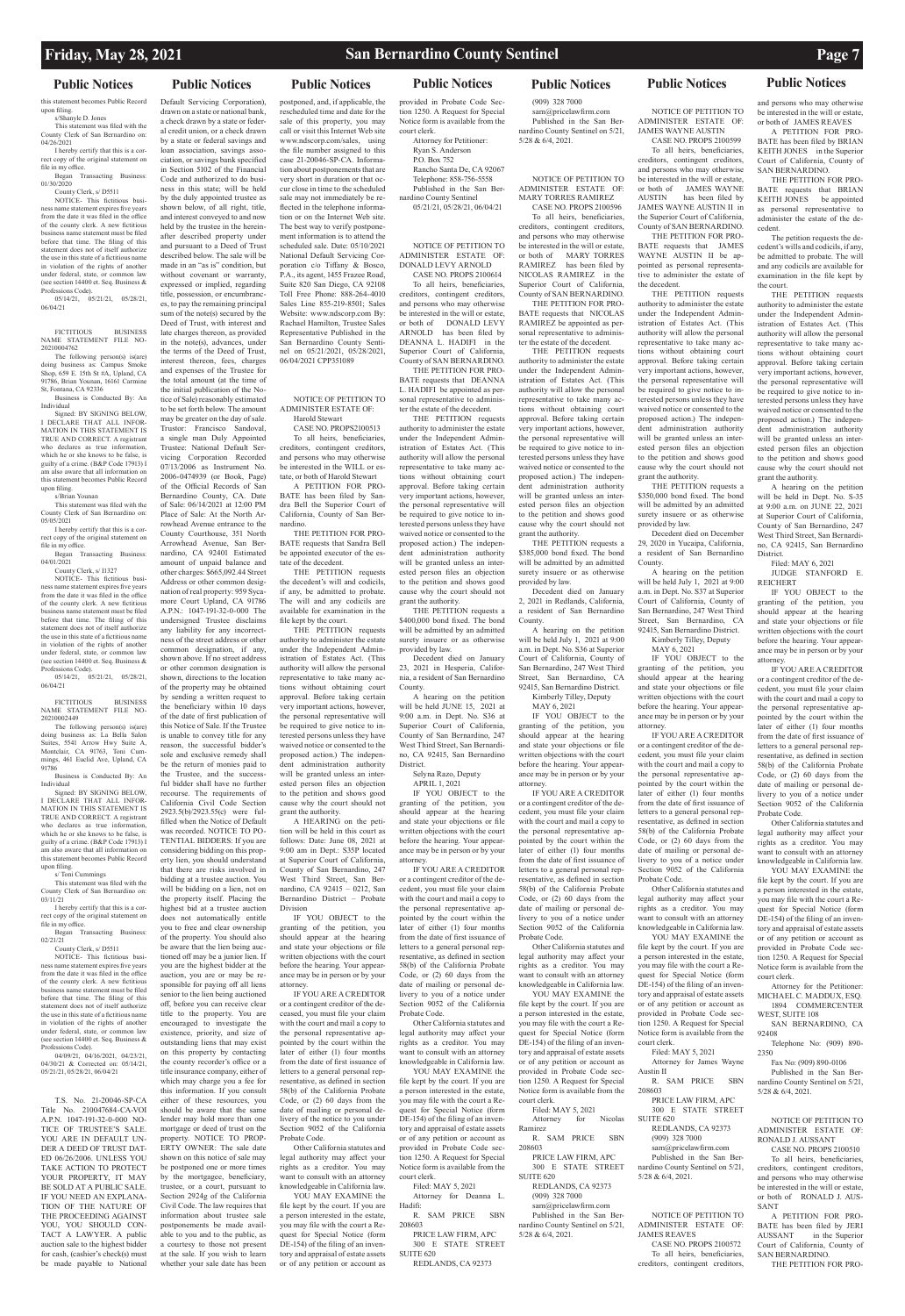BATE requests that JERI AUS-SANT be appointed as personal representative to administer the estate of the decedent.

THE PETITION requests authority to administer the estate under the Independent Administration of Estates Act. (This authority will allow the personal representative to take many actions without obtaining court approval. Before taking certain very important actions, however, the personal representative will be required to give notice to interested persons unless they have waived notice or consented to the proposed action.) The independent administration authority will be granted unless an interested person files an objection to the petition and shows good cause why the court should not grant the authority.

A hearing on the petition will be held in Dept. No. S-36 at 9:00 a.m. on JUNE 8, 2021 at Superior Court of California, County of San Bernardino, 247 West Third Street, San Bernardino, CA 92415, San Bernardino District.

IF YOU OBJECT to the granting of the petition, you should appear at the hearing and state your objections or file written objections with the court before the hearing. Your appearance may be in person or by your attorney.

or both of LaVada Coffing A PETITION FOR PRO-

IF YOU ARE A CREDITOR or a contingent creditor of the decedent, you must file your claim with the court and mail a copy to the personal representative appointed by the court within the later of either (1) four months from the date of first issuance of letters to a general personal representative, as defined in section 58(b) of the California Probate Code, or (2) 60 days from the date of mailing or personal delivery to you of a notice under Section 9052 of the California Probate Code.

THE PETITION requests the decedents wills and codicils, if any, be admitted to probate. The will and any codicils are available for examination in the file kept by the court.

THE PETITION requests authority to administer the estate under the Independent Administration of Estates Act. (This authority will allow the personal representative to take many actions without obtaining court approval. Before taking certain very important actions, however, the personal representative will be required to give notice to in-

Other California statutes and legal authority may affect your rights as a creditor. You may want to consult with an attorney knowledgeable in California law. YOU MAY EXAMINE the

file kept by the court. If you are a person interested in the estate, you may file with the court a Request for Special Notice (form DE-154) of the filing of an inventory and appraisal of estate assets or of any petition or account as provided in Probate Code section 1250. A Request for Special Notice form is available from the court clerk.

Attorney for the Petitioner: MICHAEL C. MADDUX, ESQ. 1894 COMMERCENTER WEST, SUITE 108

SAN BERNARDINO, CA 92408

Telephone No: (909) 890- 2350

Fax No: (909) 890-0106 Published in the San Bernardino County Sentinel on 5/21,

5/28 & 6/4, 2021.

NOTICE OF PETITION TO ADMINISTER ESTATE OF: LaVada Coffing

NO. PROPS 2100606 To all heirs, beneficiaries,

creditors, contingent creditors, and persons who may otherwise be interested in the will or estate,

BATE has been filed by Thad Coffing in the Superior Court of California, County of SAN BER-NARDINO.

THE PETITION FOR PRO-BATE requests that Thad Coffing be appointed as personal representative to administer the estate of the decedent.

Began Transacting N/A

> the office of the county clerk. A new fictitious business name statement must be filed before that time. The filing of this statement does not of itself authorize the use in this state of a fictitious name in violation of the rights of another under federal, state, or common law (see section 14400 et. Seq. Business & Professions Code). Published in the San Bernardino County Sentinel on 5/21, 5/28, 6/4 &  $6/11, 2021$

 The following entity was doing business as GAMESTOP 3897 16232 FOOTHILL BOULEVARD, SUITE B FONTANA, CA92335

## **Public Notices Public Notices Public Notices Public Notices Public Notices Public Notices Public Notices**

GAMESTOP, INC 625 WESTPORT PARKWAY GRAPEVINE, TEXAS 76051 State of Incorporation: MN

Previous FBN#: FBN20200010522 This Business is Conducted

terested persons unless they have waived notice or consented to the proposed action.) The independent administration authority will be granted unless an interested person files an objection to the petition and shows good cause why the court should not

grant the authority.

A hearing on the petition will be held in Dept. No. S36 at 9 a.m. on JUNE 14, 2021 at Superior Court of California, County of San Bernardino, 247 West Third Street, San Bernardino, CA 92415, San Bernardino District. IF YOU OBJECT to the granting of the petition, you should appear at the hearing and state your objections or file written objections with the court before the hearing. Your appearance may be in person or by your

attorney.

IF YOU ARE A CREDITOR or a contingent creditor of the de-

the personal representative appointed by the court within the

date of mailing or personal delivery to you of a notice under Section 9052 of the California

Probate Code.

Other California statutes and legal authority may affect your rights as a creditor. You may want to consult with an attorney knowledgeable in California law. YOU MAY EXAMINE the file kept by the court. If you are a person interested in the estate, you may file with the court a Request for Special Notice (form DE-154) of the filing of an inventory and appraisal of estate assets or of any petition or account as provided in Probate Code section 1250. A Request for Special Notice form is available from the

> BY SIGNING BELOW, I DE-CLARE THAT ALL INFORMA-TION IN THIS STATEMENT IS TRUE AND CORRECT. A registrant who declares as true information, which he or she knows to be false, is guilty of a crime. (B&P Code 17913) I am also aware that all information on this statement becomes Public Record upon filing.

court clerk.

Filed: May 11, 2021 Attorney for the Petitioner: Jennifer M. Daniel, Esquire 220 Nordina St. Redlands, CA 92373 Telephone No: (909) 792- 9244 Fax No: (909) 235-4733 Email address: team@lawofficeofjenniferdaniel.com Attorney for Thad Coffing Published in the San Ber-

May 28 & June 4, 2021.

FBN 20210004440 The following entity is doing A CORPORATION BY SIGNING BELOW, I DE-

91701

AN INDIVIDUAL

Code 17913) I am also aware that all information on this statemTAMMIE HAWKINS ent becomes Public Record upon filing. S/ TAMMIE HAWKINS This statement was filed with the County Clerk of San Bernardino

on: 4/28/2021

I hereby certify that this is a correct copy of the original statement on

cedent, you must file your claim with the court and mail a copy to later of either (1) four months from the date of first issuance of letters to a general personal representative, as defined in section 58(b) of the California Probate Code, or (2) 60 days from the 2005 County Clerk, Deputy C9754 NOTICE- This fictitious business name statement expires five years from the date it was filed in the office of the county clerk. A new fictitious business name statement must be filed before that time. The filing of this statement does not of itself authorize the use in this state of a fictitious name in violation of the rights of another under federal, state, or common law (see section 14400 et.

file in my office.

County Clerk, Deputy I1327 NOTICE- This fictitious business name statement expires five years from the date it was filed in

I hereby certify that this is a correct copy of the original statement on file in my office.

ABANDONMENT OF AN FBN 20210004541

Published in the San Bernardino County Sentinel on 5/21, 5/28, 6/4 &  $6/11, 2021$ 

Reg. No.: C1969245 Mailing Address: 625 WEST-PORT PARKWAY GRAPEVINE, TX 76051 Date of Current Filing: 11/16/2020

By: A CORPORATION BY SIGNING BELOW, I DE-CLARE THAT ALL INFORMA-TION IN THIS STATEMENT IS TRUE AND CORRECT. A registrant who declares as true information, which he or she knows to be false, is guilty of a crime. (B&P Code

nardino County Sentinel May 21, the County Clerk of San Bernardino on: 03/30/2021 I hereby certify that this is a correct copy of the original statement on file in my office. Began

17913) I am also aware that all infor-

business as TNT PARALEGAL SERVICES 8780 19TH ST RAN-CHO CUCAMONGA, CA 91701 TAMMIE HAWKINS 8780 19TH ST RANCHO CUCAMONGA, CA This Business is Conducted By: BY SIGNING BELOW, I DE-CLARE THAT ALL INFORMA-TION IN THIS STATEMENT IS TRUE AND CORRECT. A regis- NOTICE- This fictitious business name statement expires five years from the date it was filed in the office of the county clerk. A new fictitious business name statement must be filed before that time. The filing of this statement does not of itself authorize the use in this state of a fictitious name in violation of the rights of another under federal, state,

mation on this statement becomes Public Record upon filing. S/ GEORGE E. SHERMAN This statement was filed with the County Clerk of San Bernardino on: 04/29/2021 I hereby certify that this is a correct copy of the original statement on file in my office. Began Transacting Business: JUNE 11,

trant who declares as true informa-tion, which he or she knows to be false, is guilty of a crime. (B&P or common law (see section 14400 et. Seq. Business & Professions Code). Published in the San Bernardino County Sentinel April 16, 23, and 30 & May 7, 2021.

Began Transacting Business:  $05/11/2021$ 

Seq. Business & Professions Code). Published in the San Bernardino County Sentinel on 5/21, 5/28, 6/4 & 6/11, 2021..

ABANDONMENT OF AN

FBN 20210004542 The following entity was doing business as GAMESTOP 5196 14190 BEAR VALLEY ROAD, SUITE C VICTORVILLE CA 92392-GAMESTOP, INC 625 WESTPORT PARKWAY GRAPEVINE, TEXAS

> Signed: BY SIGNING BELOW I DECLARE THAT ALL INFOR-

76051 State of Incorporation: MN Reg. No.: C1969245 Mailing Address: 625 WEST-PORT PARKWAY GRAPEVINE,

> This statement was filed with the County Clerk of San Bernardino on: 05/17/21

TX 76051 This Business is Conducted By: A CORPORATION

Date of Current Filing: 11/16/20 Former FBN#: FBN20200010537 BY SIGNING BELOW, I DE-

CLARE THAT ALL INFORMA-TION IN THIS STATEMENT IS TRUE AND CORRECT. A registrant who declares as true information, which he or she knows to be false, is guilty of a crime. (B&P Code

17913) I am also aware that all information on this statement becomes Public Record upon filing. S/ GEORGE E. SHERMAN This statement was filed with

Transacting Business: September 25, 2003 County Clerk, Deputy I6733

the County Clerk of San Bernardino on: 03/30/2021 I hereby certify that this is a correct copy of the original statement on file in my office. Began Transacting Business: DECEMBER 15, 2005 County Clerk, Deputy I6733 NOTICE- This fictitious business name statement expires five years from the date it was filed in the office of the county clerk. A new fictitious business name statement must be filed before that time. The filing of this statement does not of itself authorize the use in this state of a fictitious name in violation of the rights of another under federal, state, or common law (see section 14400 et. Seq. Business & Professions Code). Published in the San Bernardino County Sentinel April 16, 23, and 30 & May 2021 & Corrected on 05/21/21.

FBN 20210005245

The following entity is doing business as 1 SMALL WORLD 9431 HAVEN AVE STE #232 RANCHO CUCAMONGA, CA 91730: SARA O AHMED 10855 TERRA VISTA PKWY, APT 36 RANCHO CU-

CAMONGA, 91730 Mailing Address: 10855 TER-

RA VISTA PKWY, APT 36 RAN-CHO CUCAMONGA, 91730 This Business is Conducted By: AN INDIVIDUAL

S/ SARA O AHMED This statement was filed with the County Clerk of San Bernardino on: 5/18/2021

TO ALL INTERESTED PERSONS: Petitioner: STEVEN LIK KONG and OLIVIA LILI LEE filed with this court for a decree changing names as follows:<br>YUEQING JIANG to

I hereby certify that this is a correct copy of the original statement on file in my office. Began Transacting Business:

VICKY KAWAI KONG ELLISON JIANG to

ELLISON MINGTOW KONG<br>NICOLAS KONG to NICOLAS KONG

N/A

County Clerk, Deputy I1327 NOTICE- This fictitious business name statement expires five years from the date it was filed in the office of the county clerk. A new

fictitious business name statement must be filed before that time. The filing of this statement does not of itself authorize the use in this state of a fictitious name in violation of the rights of another under federal, state or common law (see section 14400 et. Seq. Business & Professions Code). Published in the San Bernardino County Sentinel on 5/21, 5/28, 6/4 &

6/11, 2021.

FBN 20210005318

The following entity is doing business as PRESOTEA 4875 W MISSION BLVD., UNIT F MONT-CLAIR, CA 91763 2N2 CORP 4875 W MISSION BLVD., UNIT F MONTCLAIR, CA 91763 This Business is Conducted By:

CLARE THAT ALL INFORMA-TION IN THIS STATEMENT IS TRUE AND CORRECT. A registrant who declares as true information, which he or she knows to be false, is guilty of a crime. (B&P Code 17913) I am also aware that all information on this statement becomes Public Record upon filing. S/ KYLE VO

This statement was filed with the County Clerk of San Bernardino on: 5/19/2021

I hereby certify that this is a correct copy of the original statement on file in my office.

Began Transacting Business: MAY 1, 2021 County Clerk, Deputy I1327

NOTICE- This fictitious business name statement expires five years from the date it was filed in the office of the county clerk. A new fictitious business name statement must be filed before that time. The filing of this statement does not of itself authorize the use in this state of a fictitious name in violation of the rights of another under federal, state or common law (see section 14400 et. Seq. Business & Professions Code).

Published in the San Bernardino County Sentinel on 5/21, 5/28, 6/4 & 6/11, 2021.

### FBN 20210005115

The following entity is doing business as THEMINIBEAUTI-CIAN 13788 ROSWELL AVE. SUITE 136 CHINO HILLS, CA 91709: MELISSA M DULAY 2359 VALLEY VIEW DR. CHINO HILLS , CA 91709

Mailing Address: 2359 VAL-LEY VIEW DR. CHINO HILLS, CA 91709 This Business is Conducted By:

AN INDIVIDUAL

BY SIGNING BELOW, I DE-CLARE THAT ALL INFORMA-TION IN THIS STATEMENT IS TRUE AND CORRECT. A registrant who declares as true information, which he or she knows to be false, is guilty of a crime. (B&P Code 17913) I am also aware that all information on this statement becomes Public Record upon filing.

S/ MELISSA M DULAY This statement was filed with the County Clerk of San Bernardino on: 5/13/2021

Began Transacting Business: APRIL 15, 2021

County Clerk, Deputy I1327 NOTICE- This fictitious business name statement expires five years from the date it was filed in the office of the county clerk. A new fictitious business name statement must be filed before that time. The filing of this statement does not of itself authorize the use in this state of a fictitious name in violation of the rights of another under federal, state, or common law (see section 14400 et. Seq. Business & Professions Code).

FBN 20210004797

The following entity is doing business as ZEBRA LOGISTICS 25180 5TH STREET #191 HIGH-LAND, CA 92410: HERBERT MHAKAINGANWA 25180 5TH STREET #191 HIGHLAND, CA 92410 [and] WILLIAM MWAI 25180 5TH STREET #191 HIGH-LAND, CA 92410

This Business is Conducted By: A JOINT VENTURE

BY SIGNING BELOW, I DE-CLARE THAT ALL INFORMA-TION IN THIS STATEMENT IS TRUE AND CORRECT. A registrant who declares as true information, which he or she knows to be false, is guilty of a crime. (B&P Code 17913) I am also aware that all information on this statemTAMMIE HAWKINS ent becomes Public Record upon filing. HERBERT MHAKAIN-

GANWA

This statement was filed with the County Clerk of San Bernardino on: 5/6/2021

I hereby certify that this is a correct copy of the original statement on file in my office. Began Transacting Business:

APRIL 21, 2021 County Clerk, Deputy I1327

NOTICE- This fictitious business name statement expires five years from the date it was filed in the office of the county clerk. A new fictitious business name statement must be filed before that time. The filing of this statement does not of itself authorize the use in this state of a fictitious name in violation of the rights of another under federal, state, or common law (see section 14400 et. Seq. Business & Professions Code). Published in the San Bernardino County Sentinel on 5/21, 5/28, 6/4 & 6/11, 2021.

FICTITIOUS BUSINESS NAME STATEMENT FILE NO-20210005379

The following person(s) is(are) doing business as: My Beauty-Kart, 14844 Hillstone Ave, Fontana, CA 92336, Mailing Address: 10730 Church St 203, Rancho Cucamonga, CA 91730, Briana S. Smith, 10730 Church St 203, Rancho Cucamonga, CA 91730

Business is Conducted By: An Individual

Signed: BY SIGNING BELOW, I DECLARE THAT ALL INFOR-MATION IN THIS STATEMENT IS TRUE AND CORRECT. A registrant who declares as true information, which he or she knows to be false, is guilty of a crime. (B&P Code 17913) I am also aware that all information on this statement becomes Public Record upon filing. s/Briana S Smith

This statement was filed with the County Clerk of San Bernardino on: 05/20/21

I hereby certify that this is a correct copy of the original statement on file in my office.

> County Clerk, s/ I1327 NOTICE- This fictitious busi-

ness name statement expires five years from the date it was filed in the office of the county clerk. A new fictitious business name statement must be filed before that time. The filing of this statement does not of itself authorize the use in this state of a fictitious name in violation of the rights of another under federal, state, or common law (see section 14400 et. Seq. Business & Professions Code). 05/21/21, 05/28/21, 06/04/21, 06/11/21

FICTITIOUS BUSINESS NAME STATEMENT FILE NO-20210005212

The following person(s) is(are) doing business as: Alied Physical Therapy, 7365 Carnelian Street Suite #124, Rancho Cucamonga, CA 91730, 7365 Carnelian Street Suite #124, Rancho Cucamonga, CA 91730, Alied Five Star Corporation 7365 Carnelian Street Suite #124, Rancho Cucamonga, CA 91730 Business is Conducted By: A Corporation

MATION IN THIS STATEMENT IS TRUE AND CORRECT. A registrant who declares as true information, which he or she knows to be false, is guilty of a crime. (B&P Code 17913) I am also aware that all information on this statement becomes Public Record upon filing.

s/Suraiya Ahmed

I hereby certify that this is a correct copy of the original statement on file in my office. Began Transacting Business:

02/23/2006

County Clerk, NOTICE- This fictitious business name statement expires five years from the date it was filed in the office of the county clerk. A new fictitious business name statement must be filed before that time. The filing of this statement does not of itself authorize the use in this state of a fictitious name in violation of the rights of another under federal, state, or common law (see section 14400 et. Seq. Business & Professions Code). 05/21/21, 05/28/21, 06/04/21, 06/11/21

ABANDONMENT OF AN FBN 20210003322 The following entity was doing business as GAMESTOP 3536 1883 N. CAM-PUS AVENUE, SUITE B UPLAND CA 91784: GAMESTOP, INC 625 WESTPORT PARKWAY GRAPE-VINE, TEXAS 76051 State of Incorporation: MN Reg. No.: C1969245 Date of current filing: 11/16/2020 Previous FBN #: FBN20200010519 Mailing Address: 625 WESTPORT PARKWAY, ATTN: BUSINESS LI-

CENSE DEPT., GRAPEVINE, TX 76051 This Business is Conducted By: A CORPORATION BY SIGN-ING BELOW, I DECLARE THAT ALL INFORMATION IN THIS STATEMENT IS TRUE AND COR-RECT. A registrant who declares as true information, which he or she knows to be false, is guilty of a crime. (B&P Code 17913) I am also aware that all information on this

statement becomes Public Record upon filing. S/ GEORGE E. SHER-MAN This statement was filed with

05/28/21, 06/04/21, 06/11/21

ABANDONMENT OF AN FBN 20210003320 The following entity is doing business as GAME-STOP 1296 222 INLAND CEN-TER DRIVE SAN BERNARDINO CA 92408: GAMESTOP, INC 625 WESTPORT PARKWAY GRAPE-VINE, TEXAS 76051 State of Incorporation: MN Reg. No.: C1969245 Mailing Address: 625 WESTPORT PARKWAY, ATTN: BUSINESS LICENSE DEPT., GRAPEVINE, TX 76051 Date of Current Fil-ing: 11/16/2020 Previous FBN#: FBN20200010515 This Business is Conducted By: A CORPORATION BY SIGNING BELOW, I DECLARE THAT ALL INFORMATION IN THIS STATEMENT IS TRUE AND CORRECT. A registrant who declares as true information, which he or she knows to be false, is guilty of a crime. (B&P Code 17913) I am also aware that all information on this statement becomes Public Record upon filing. S/ GEORGE E. SHER-MAN This statement was filed with the County Clerk of San Bernardino on: 03/30/2021 I hereby certify that this is a correct copy of the original statement on file in my office. Began Transacting Business: JUNE 4, 1996 County Clerk, Deputy I6733 NO-TICE- This fictitious business name statement expires five years from the date it was filed in the office of the county clerk. A new fictitious business name statement must be filed before that time. The filing of this statement does not of itself authorize the use in this state of a fictitious name in violation of the rights of another under federal, state, or common law (see section 14400 et. Seq. Business & Professions Code). Published in

the San Bernardino County Sentinel April 16, 23, and 30 & May 7, 2021 & Corrected on 05/21/21, 05/28/21,

06/04/21, 06/11/21

ORDER TO SHOW CAUSE FOR CHANGE OF NAME CASE NUMBER CIVSB2112480

NICOLAS MINGTAK KONG THE COURT ORDERS that all persons interested in this matter appear before this court at the hearing indicated below to show cause, if any, why the petition for change of name should not be granted. Any person objecting to the name changes described above must file a written objection that includes the reasons for the objection at least two court days before the matter is scheduled to be heard and must appear at the hearing to show cause why the petition should not be granted. If no written objection is timely filed, the court may grant the petition without a hearing. Notice of Hearing: Date: 07/21/21 Time: 9:00 a.m. Department: S16 The address of the court is Superior Court of California,County of San Bernardino, San Bernardino District - Civil Division, 247 West Third Street, Same as above, San Bernardino, CA 92415, San Bernardino IT IS FURTHER OR-DERED that a copy of this order be published in the San Bernardino County Sentinel in San Ber-

nardino County California, once a week for four successive weeks prior to the date set for hearing of the petition. Dated: May 6, 2021 Lynn M. Poncin Judge of the Superior Court. Published in the San Bernardino County Sentinel on 05/28/21, 06/04/21, 06/11/21 &

06/18/21

FBN 20210004235 The following entity is doing business as RESILIENT MARTIAL ARTS AND FITNESS 8654 BAY LAU-REL STREET CHINO, CA 91708: EXCELLENT ENGLISH EXPE-RIENCE, INC. 8654 BAY LAU-REL STREET CHINO, CA 91708 This Business is Conducted By: A CORPORATION BY SIGNING BELOW, I DECLARE THAT ALL INFORMATION IN THIS STATE-MENT IS TRUE AND CORRECT. A registrant who declares as true information, which he or she knows to be false, is guilty of a crime. (B&P Code 17913) I am also aware that all information on this statement becomes Public Record upon filing. S/ GYANGDI LIU This statement was filed with the County Clerk of San Bernardino on: 4/22/2021 I hereby certify that this is a correct copy of the original statement on file in my office. Began Transacting Business: APRIL 16, 2021 County Clerk, Deputy I1327 NOTICE- This fictitious business name statement expires five years from the date it was filed in the office of the county clerk. A new fictitious business name statement must be filed before that time. The filing of this statement does not of itself authorize the use in this state of a fictitious name in violation of the rights of another under federal, state, or common law (see section 14400 et. Seq. Business & Professions Code). Published in the San Bernardino County Sentinel on 4/23, 4/30, 5/7 5/14, 2021 & Corrected on: 05/28/21, 06/04/21, 06/11/21, 06/18/21

ABANDONMENT OF AN FBN 20210003326 The following entity is doing business as GAMESTOP 5047 2094 W, REDLANDS BOU-LEVAED, SUITE K REDLANDS, CA 92373: GAMESTOP, INC 625 WESTPORT PARKWAY GRAPE-VINE, TEXAS 76051 State of Incorporation: MN Reg. No.: C1969245 Mailing Address: 625 WESTPORT PARKWAY GRAPEVINE, TX 76051 This Business is Conducted By: A CORPORATION Date of Current Filing: 11/16/20 Former FBN#: FBN20200010533 BY SIGNING BELOW, I DECLARE THAT ALL INFORMATION IN THIS STATE-MENT IS TRUE AND CORRECT. A registrant who declares as true information, which he or she knows to be false, is guilty of a crime. (B&P Code 17913) I am also aware that all information on this statement becomes Public Record upon filing. S/ GEORGE E. SHERMAN This statement was filed with the County Clerk of San Bernardino on: 03/30/2021 I hereby certify that this is a correct copy of the original statement on file in my office. Began Transacting Business: September 25, 2003 County Clerk, Deputy I6733 NO-TICE- This fictitious business name statement expires five years from the date it was filed in the office of the county clerk. A new fictitious business name statement must be filed be-

fore that time. The filing of this statement does not of itself authorize the use in this state of a fictitious name in violation of the rights of another under federal, state, or common law (see section 14400 et. Seq. Business & Professions Code). Published in the San Bernardino County Sentinel April 16, 23, and 30 & May 7, 2021 & Corrected on 05/21/21, 05/28/21, 06/04/21, 06/11/21 FBN 20210004333

The following person is doing busi-ness as: SYSTEMATIC BUSINESS DEVELOPMENT 28833 BANIF DR. LAKE ARROWHEAD, CA 92352 ( COUNTY OF PRINCIPAL PLACE OF BUSINESS SAN BERNARDINO );[ MAILING ADDRESS PO BOX 2<br>3281 LAKE ARROWHEAD, 92352]; TAB S LOY 28833 BANIF DR. PO BOX 3281 LAKE ARROW-HEA, CA 92352; DEBRA K LOY 28833 BANIF DR. PO BOX 3281 LAKE ARROWHEAD, CA 92352 The business is conducted by: A MARRIED COUPLE The registrant commenced to transact business under the fictitious business name or names listed above on: N/A By signing, I declare that all information in this statement is true and correct. A registrant who declares as true information which he or she knows to be false is guilty of a crime (B&P Code 179130. I am also aware that all information on this statement becomes Public Record upon filing.<br>s/ TAB LOY s/ TAB Statement filed

with the County Clerk of San<br>Bernardino on: 04/26/2021  $\sin: 04/26/2021$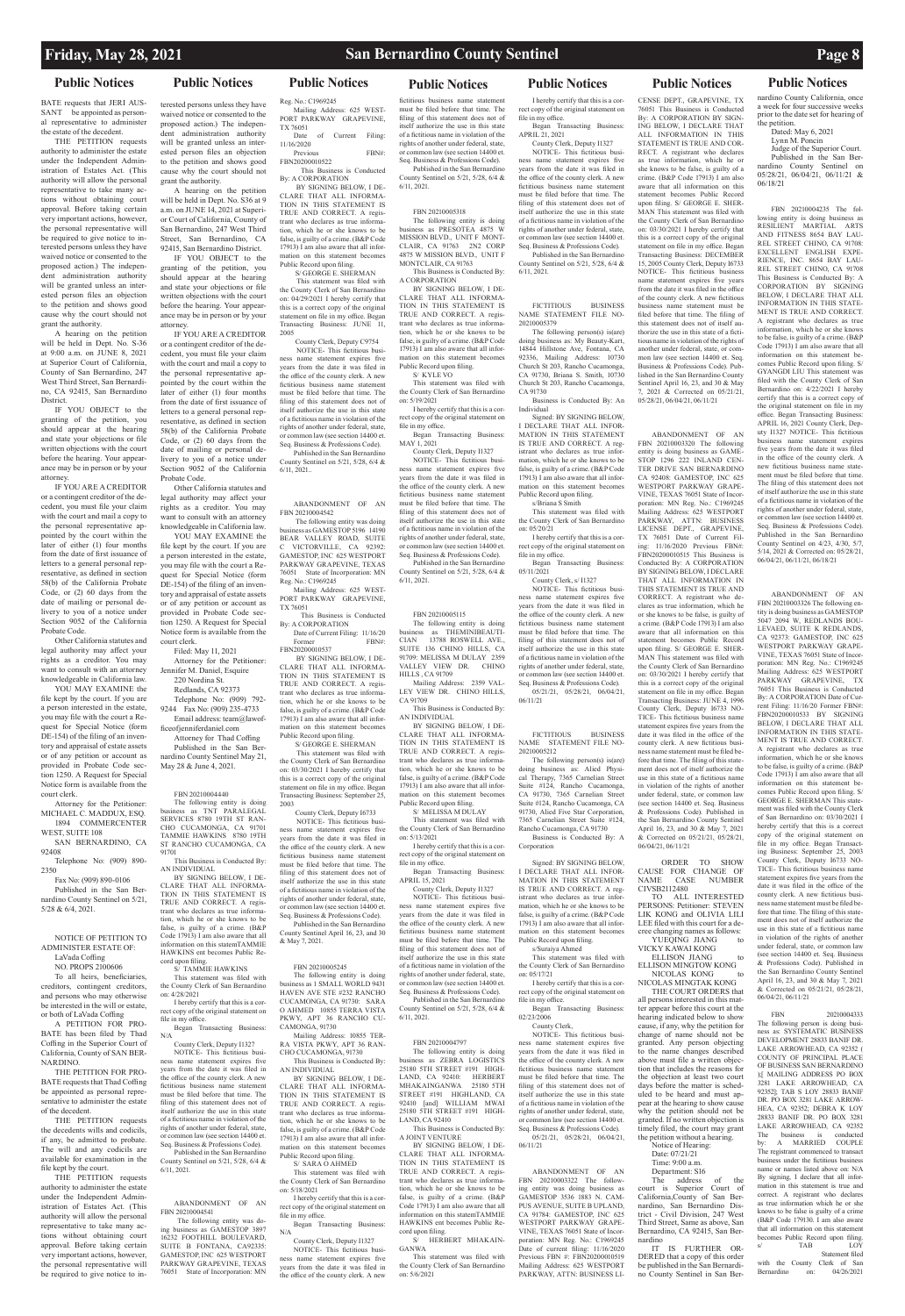### **Public Notices Public Notices**

### **Public Notices Public Notices Public Notices Public Notices Public Notices**

I hereby certify that this copy is a correct copy of the original statement on file in my office San Bernardino County Clerk By:/Deputy Notice-This fictitious name statement expires five years from the date it was filed in the office of the county clerk. A new fictitious business name statement must be filed before that time. The filing of this statement does not of itself authorize the use in this state of a fictitious business name in violation of the rights of another under federal, state, or common law (see Section 14400 et seq., Business and Professions Code). Published in the San Bernardino County Sentinel 05/21/2021, 05/28/2021,<br>06/04/2021, 06/11/2021 CNB- $06/04/2021, 06/11/2021$ B20202101IR

FBN 20210004526 The following person is doing business as: 2ND CHANCE WELDING 350 S. WILLOW AVE. SPC 145 RIALTO, CA 92376 ( COUNTY OF PRINCIPAL PLACE OF BUSI-NESS SAN BERNARDINO ); JOSE G TOVAR 350 S. WILLOW AVE. SPC 145 RIALTO, CA 92376 The business is conduct-ed by: AN INDIVIDUAL The registrant commenced to transact business under the fictitious business name or names listed above on: N/A By signing, I declare that all infor $m<sub>j</sub>$  -regiment<sub>io</sub>,  $m<sub>j</sub>$  -regiment<sub>io</sub>,  $m<sub>j</sub>$  -regiment<sub>io</sub>,  $m<sub>j</sub>$  -regiment<sub>io</sub>,  $m<sub>j</sub>$  -regiment<sub>io</sub>,  $m<sub>j</sub>$  -regiment<sub>io</sub>,  $m<sub>j</sub>$  -regiment<sub>io</sub>,  $m<sub>j</sub>$  -regiment<sub>ion</sub>,  $m<sub>j</sub>$  -regiment<sub></sub> correct. A registrant who declares as true information which he or she knows to be false is guilty of a crime (B&P Code 179130. I am also aware that all information on this statement becomes Public Record upon filing. s/ JOSE G. TOVAR, OWNER

The following person is doing business as: AUTO REPAIR CENTER 2147 W. HIGHLAND AVE. SAN BER-NARDINO, CA 92407 ( COUNTY OF PRINCIPAL PLACE OF BUSI-NESS SAN BERNARDINO )<sup>;</sup> [ MAILING ADDRESS 474 E. BASH ST. APT 53 SAN BERNARDI-NO, CA 92404]; JOSE C POSA-DAS 2147 W. HIGHLAND AVE. SAN BERNARDINO, CA 92407<br>The business is conduct-The business is conduct-ed by: AN INDIVIDUAL The registrant commenced to transact business under the fictitious business name or names listed above on: N/A By signing, I declare that all information in this statement is true and correct. A registrant who declares as true information which he or she knows to be false is guilty of a crime (B&P Code 179130. I am also aware hat all information on this statement

 Statement filed with the County Clerk of San Bernardino on: 04/29/2021 I hereby certify that this copy is a correct copy of the original statement on file in my office San Bernardino County Clerk By:/Deputy Notice-This fictitious name statement expires five years from the date it was filed in the office of the county clerk. A new fictitious business name statement must be filed before that time. The filing of this statement does not of itself authorize the use in this state of a fictitious business name in violation of the rights of another under federal, state, or common law (see Section 14400 et seq., Business and Professions Code). Published in the San Bernardino County Sentinel 05/21/2021, 05/28/2021, 06/04/2021, 06/11/2021 C N B - B20202102IR

 $06/04/2021, 06/11/2021$ B20202104IR

FBN 20210004532 The following person is doing business as: PRESTIGE LASER 160 N CACTUS AVE RIALTO, CA 92376 ( COUNTY OF PRINCI-PAL PLACE OF BUSINESS SAN BERNARDINO ); [ MAILING AD-DRESS 642 LOURDES LN RIALTO, CA 92376]; NANCY SANTOS 642 LOURDES LN RIALTO, CA 92376<br>The business is conduct-The business is conduct-ed by: AN INDIVIDUAL The registrant commenced to transact business under the fictitious business name or names listed above on: MAR 09, 2021 By signing, I declare that all infor $m<sub>j</sub>$  -regiment<sub>io</sub>,  $m<sub>j</sub>$  -regiment<sub>io</sub>,  $m<sub>j</sub>$  -regiment<sub>io</sub>,  $m<sub>j</sub>$  -regiment<sub>io</sub>,  $m<sub>j</sub>$  -regiment<sub>io</sub>,  $m<sub>j</sub>$  -regiment<sub>io</sub>,  $m<sub>j</sub>$  -regiment<sub>io</sub>,  $m<sub>j</sub>$  -regiment<sub>ion</sub>,  $m<sub>j</sub>$  -regiment<sub></sub> correct. A registrant who declares as true information which he or she knows to be false is guilty of a crime (B&P Code 179130. I am also aware that all information on this statement becomes Public Record upon filing. s/ NANCY SANTOS, OWNER

( COUNTY OF PRINCIPAL PLACE OF BUSINESS SAN BERNARDINO ); BLANCA A BALTAZAR 12223 HIGHLAND AVE STE. 106 #609 RANCHO CUCAMONGA, CA 91739 The business is conduct-ed by: AN INDIVIDUAL The registrant commenced transact business under the fictitious business name or names listed above on: 01/05/2021 By signing, I declare that all information in this statement is true and correct. A registrant who declares as true information which he or she knows to be false is guilty of a crime (B&P Code 179130. I am also aware that all information on this statement becomes Public Record upon filing. BIANCA A. BALTAZAR

filed with the County Clerk of San Bernardino on: 04/19/2021 I hereby certify that this copy is a correct copy of the original state-ment on file in my office San Bernardino County Clerk By:/Deputy Notice-This fictitious name statement expires five years from the date it was filed in the office of the county clerk. A new fictitious business name statement must be filed before that time. The filing of this statement does not of itself authorize the use in this state of a fictitious business name in violation of the rights of another under federal, state, or common law (see Section 14400 et seq., Business and Professions Code). Published in the San Bernardino County Sentinel 05/21/2021, 05/28/2021, 06/04/2021, 06/11/2021 C N -

 Statement filed with the County Clerk of San Bernardino on: 04/29/2021 I hereby certify that this copy is a correct copy of the original statement on file in my office San Bernardino County Clerk By:/Deputy Notice-This fictitious name statement expires five years from the date it was filed in the office of the county clerk. A new fictitious business name statement must be filed before that time. The filing of this statement does not of itself authorize the use in this state of a fictitious business name in violation of the rights of another under federal, state, or common law (see Section 14400 et eg., Business and Professions Code). Published in the San Bernardino County Sentinel 05/21/2021, 05/28/2021,<br>06/04/2021, 06/11/2021 C N B -06/04/2021, 06/11/2021 B20202103IR

FBN 20210005003 The following person is doing business as: A1 JIMMIE HANCOOKS 789 N D ST SAN BERNARDINO, CA 92401 ( COUNTY OF PRINCIPAL PLACE OF BUSINESS SAN BERNARDI-NO ); RANULFO L VELASCO 789 N D ST SAN BERNARDINO, CA 92401; MARIA VELASCO 789 N D ST SAN BERNARDINO, CA 92401<br>The business is conducted

by: A MARRIED COUPLE<br>The registrant commenced to  $\,$  registrant  $\,$   $\,$  commenced  $\,$ transact business under the fictitious business name or names listed above on: 05/03/2016 By signing, I declare that all information in this statement is true and correct. A registrant who declares as true information which he or she knows to be false is guilty of a crime (B&P Code 179130. I am also aware that all information on this statement becomes Public Record upon filing.<br>s/ RANULFO F. VELs/ RANULFO F.<br>SACO . I

### FBN 20210004584

, HUSBAND<br>Statement Statement filed with the County Clerk of San Bernardino on: 05/11/2021 I hereby certify that this copy is a correct copy of the original statement on file in my office San Bernardino County Clerk By:/Deputy Notice-This fictitious name statement expires five years from the date it was filed in the office of the county clerk. A

Statement

becomes Public Record upon filing.<br>s/ KALPESH P SOs/ KALPESH P<br>LANKI, PR PRESIDENT Statement filed with the County Clerk of San Bernardino on: 04/29/2 I hereby certify that this copy is a correct copy of the original state-ment on file in my office San Bernardino County Clerk By:/Deputy Notice-This fictitious name statement expires five years from the date it was filed in the office of the county clerk. A new fictitious business name statement must be filed before that time. The filing of this statement does not of itself authorize the use in this state of a fictitious business name in violation of the rights of another under federal, state, or common law (see Section 14400 et seq., Business and Professions Code). Published in the San Bernardino Coun-Sentinel 05/21/2021, 05/28/2021,<br>/04/2021, 06/11/2021 C N B -06/04/2021, 06/11/2021 B20202109IR

BB20202105SN

The business

becomes Public Record upon filing. s/ JOSE C. POSADAS, OWNER<br>Statement filed Statement filed with the County Clerk of San Bernardino on: 04/30/2021 I hereby certify that this copy is a correct copy of the original state-ment on file in my office San Bernardino County Clerk By:/Deputy Notice-This fictitious name statement expires five years from the date it was filed in the office of the county clerk. A correct. A registrant who declares as true information which he or she knows to be false is guilty of a crime (B&P Code 179130. I am also aware that all information on this statement becomes Public Record upon filing. ANDRES B. MONTERO,<br>MAGING MEMBER MANAGING filed with the County Clerk San Bernardino on: 05/11/2021

> FBN 20210004700 The following person is doing business as: BILLY J'S RESTAURANT 9976 SIERRA AVE SUITE A FON-TANA, CA 92335 ( COUNTY OF PRINCIPAL PLACE OF BUSINESS SAN BERNARDINO ); JUAN DE LA CRUZ 9976 SIERRA AVE SUITE A FONTANA, CA 92335 The business is conduct-ed by: AN INDIVIDUAL The registrant commenced to transact business under the fictitious business name or names listed above on: FEB 16, 1997 By signing, I declare that all information in this statement is true and correct. A registrant who declares as true information which he or she knows to be false is guilty of a crime  $(PR \oplus P \cap \text{Cone} 179130)$  I am also aware that all information on this statement becomes Public Record upon filing. s/ JUAN DE LA CRUZ, OWNER

new fictitious business name statement must be filed before that time. The filing of this statement does not of itself authorize the use in this state of a fictitious business name in violation of the rights of another under federal, state, or common law (see Section 14400 et seq., Business and Professions Code). Published in the San Bernardino Coun-Sentinel 05/21/2021, 05/28/2021,<br>/04/2021, 06/11/2021 C N B -FBN 20210004016 The following person is doing business as: HONEYBEE'S GARDEN 12223 HIGHLAND AVE STE. 106 #609 RANCHO CUCAMONGA, CA 91739 I hereby certify that this copy is a correct copy of the original statement on file in my office San Bernardino County Clerk By:/Deputy Notice-This fictitious name statement expires five years from the date it was filed in the office of the county clerk. A new fictitious business name statement must be filed before that time. The filing of this statement does not of itself authorize the use in this state of a fictitious business name in violation of the rights of another under federal, state, or common law (see Section 14400 et seq., Business and Professions Code). Published in the San Bernardino County Sentinel 05/21/2021, 05/28/2021,<br>06/04/2021, 06/11/2021 C N B -06/04/2021, 06/11/2021 B20202107IR

new fictitious business name statement must be filed before that time. The filing of this statement does not of itself authorize the use in this state of a fictitious business name in violation of the rights of another under federal, state, or common law (see Section  $14400$  et seq., Business and Professions Code). Published in the San Bernardino County Sentinel 05/21/2021, 05/28/2021,<br>06/04/2021, 06/11/2021 C N -06/04/2021, 06/11/2021 BB20202106MT

### FBN 20210005004

The following person is doing business as: MONTERO TRUCKING 939 FLORENCE AVE COLTON, CA 92324 ( COUNTY OF PRINCI-PAL PLACE OF BUSINESS SAN BERNARDINO ); MONTERO'S ENTERPRISE LLC 939 FLOR-ENCE AVE COLTON, CA 92324 The business is conducted by: A

> The following person is doing business as: BURGOS PSYCHOLOGICAL

LIMITED LIABILITY COMPANY The registrant commenced to transact business under the fictitious business name or names listed above on: N/A By signing, I declare that all information in this statement is true and

Statement

FBN 20210004699 The following person is doing busi-ness as: TENNESSEE STATE HOME BUYERS 1030 N MOUN-TAIN AVE ONTARIO, CA 9162 ( COUNTY OF PRINCIPAL PLACE OF BUSINESS SAN BERNARDI-NO ); [MAILING ADDRESS 12150 CASPER CT RANCHO CU-CAMONGA, CA 91739]; INLAND ASSET HOLDINGS 1030 N MOUN-TAIN AVE ONTARIO, CA 91762 The business is conduct-ed by: A CORPORATION The registrant commenced to transact business under the fictitious business name or names listed above on: N/A By signing, I declare that all information in this statement is true and correct. A registrant who declares as true information which he or she knows to be false is guilty of a crime (B&P Code 179130. I am also aware that all information on this statement becomes Public Record upon filing. s/ MICHAEL S. MARTINEZ, CEO Statement filed

with the County Clerk of San<br>Bernardino on: 05/04/2021 Bernardino on: I hereby certify that this copy is a correct copy of the original statement on file in my office San Bernardino County Clerk By:/Deputy Notice-This fictitious name statement expires five years from the date it was filed in the office of the county clerk. A new fictitious business name statement must be filed before that time. The filing of this statement does not of itself authorize the use in this state of a fictitious business name in violation of the rights of another under federal, state, or common law (see Section 14400 et seq., Business and Professions Code). Published in the San Bernardino County Sentinel 05/21/2021, 05/28/2021,<br>06/04/2021, 06/11/2021 CNB-06/04/2021, 06/11/2021

### 06/04/2021, 06/11/2021 C N B -B20202115IR

B20202108IR

seq., Business and Professions Code). Published in the San Bernardino County Sentinel 05/21/2021, 05/28/2021, 06/04/2021, 06/11/2021 C N B -

FBN 20210004504 The following person is doing business as: MALU CREPES 600 S. RIVER-SIDE AVE. APT 204 RIALTO, CA 92376 ( COUNTY OF PRINCIPAL PLACE OF BUSINESS SAN BER-NARDINO ); MAYRA P REYNA 600 S. RIVERSIDE AVE. AOT 204 RIALTO, CA 92376; LUIS F SU-AREZ JIMENEZ 600 S. RIVERSIDE AVE. APT 204 RIALTO, CA 92376 The business is conducted by: A MARRIED COUPLE The registrant commenced to transact business under the fictitious business name or names listed above on: N/A By signing, I declare that all information in this statement is true and correct. A registrant who declares as true information which he or she knows to be false is guilty of a crime (B&P Code 179130. I am also aware that all information on this statement becomes Public Record upon filing. MAYRA P. REYNA, WIFE Statement filed with the County Clerk of San Bernardino on: 04/29/2021 I hereby certify that this copy is a correct copy of the original state-ment on file in my office San Bernardino County Clerk By:/Deputy Notice-This fictitious name statement expires five years from the date it was filed in the office of the county clerk. A new fictitious business name statement must be filed before that time. The filing of this statement does not of itself authorize the use in this state of a fictitious business name in violation of the rights of another under federal, state, or common law (see Section 14400 et seq., Business and Professions Code). Published in the San Bernardino County Sentinel 05/21/2021, 05/28/2021, 06/04/2021, 06/11/2021 C N B -

FBN 20210004538 The following person is doing business as: SKYLARK HOTELS DBA SURESTA Y PLUS 294 E. HOSPI-TALITY LANE SAN BERNARDI-NO, CA 92408 ( COUNTY OF PRIN-CIPAL PLACE OF BUSINESS SAN BERNARDINO ); KALPESH P SO-LANKI 294 E HOSPITALITY LANE SAN BERNARDINO, CA 92408<br>The business is conduct-The business is conduct-ed by: AN INDIVIDUAL The registrant commenced to transact business under the fictitious business name or names listed above on: APRIL 25, 2021 By signing, I declare that all information in this statement is true and correct. A registrant who declares as true information which he or she knows to be false is guilty of a crime (B&P Code 179130. I am also aware that all information on this statement

### FBN 20210004924 The following person is doing business as: AB EYEBROW THREAD-ING 562 HOLT BLVD STE C ON-TARIO, CA 91762 ( COUNTY OF

PRINCIPAL PLACE OF BUSINESS SAN BERNARDINO ); ASHOK B KUNWAR 562 W HOLT BLVD STE C ONTARIO, CA 91762; SAT-

VEER S KALER 562 W HOLT BLVD STE C ONTARIO, CA 91762 The business is conducted by: A GENERAL PARTNERSHIP The registrant commenced to transact business under the fictitious business name or names listed above on: N/A By signing, I declare that all information in this statement is true and correct. A registrant who declares as true information which he or she knows to be false is guilty of a crime  $(PR \oplus P \cap \text{Code } 179130)$  I am also aware that all information on this statement becomes Public Record upon filing. ASHOK B. KUNWAR,<br>FRAI PARTNER GENERAL Statement

> The following person is doing business as: BELLEZA Y SALUD PRO-DUCTOS 4545 MISSION BLVD. UNIT F MONTCLAIR, CA 91763 ( COUNTY OF PRINCIPAL PLACE OF BUSINESS SAN BERNARDINO );[ MAILING ADDRESS 11250 RAMONA AVE SPC 825 MONT-CLAIR, CA 91763]; VERONICA I BELLO LOPEZ 11250 RAMONA AVE SPC. 825 MONTCLAIR, CA 91763<br>The business is conduct-The business is conduct-ed by: AN INDIVIDUAL The registrant commenced to transact business under the fictitious business name or names listed above on: N/A By signing, I declare that all information in this statement is true and correct. A registrant who declares as true information which he or she knows to be false is guilty of a crime (B&P Code 179130. I am also aware that all information on this statement becomes Public Record upon filing. s/ VERONICA ISABEL BELLO LOPEZ,OWNER Statement filed with the County Clerk of San Bernardino on: 05/25/2021 I hereby certify that this copy is a correct copy of the original ment on file in my office San Ber-nardino County Clerk By:/Deputy Notice-This fictitious name statement expires five years from the date it was filed in the office of the county clerk. A new fictitious business name statement must be filed before that time. The filing of this statement does not of itself authorize the use in this state of a fictitious business name in violation of the rights of another under federal, state or common law (see Section 14400 et seq., Business and Professions Code). Published in the San Bernardino Coun-Sentinel 05/28/2021, 06/04/2021, 06/11/2021, 06/18/2021 CN-

filed with the County Clerk of San Bernardino on: 05/10/2021 I hereby certify that this copy is a correct copy of the original statement on file in my office San Bernardino County Clerk By:/Deputy Notice-This fictitious name statement expires five years from the date it was filed in the office of the county clerk. A new fictitious business name statement must be filed before that time. The filing of this statement does not of itself authorize the use in this state of a fictitious business name in violation of the rights of another under federal, state, or common law (see Section 14400 et seq., Business and Professions Code). Published in the San Bernardino County Sentinel 05/21/2021, 05/28/2021,  $06/04/2021, 06/11/2021$  C N -BB20202110MT

> FBN 20210005412 The following person is doing business as: DR. CELENA HORTON, LCSW, INC. 15533 CARERRA DRIVE

 Statement filed with the County Clerk of San Bernardino on: 05/04/2021 I hereby certify that this copy is a correct copy of the original statement on file in my office San Bernardino County Clerk By:/Deputy Notice-This fictitious name statement expires five years from the date it was filed in the office of the county clerk. A new fictitious business name statement must be filed before that time. The filing of this statement does not of itself authorize the use in this state of a fictitious business name in violation of the rights of another under federal, state, or common law (see Section 14400 et seq., Business and Professions Code). Published in the San Bernardino County Sentinel 05/21/2021, 05/28/2021,<br>06/04/2021.06/11/2021 CNB- $06/04/2021, 06/11/2021$ B20202111IR

FBN 20210004800 The following person is doing business as: JUICY GAINS; WHITE STONE LABS 703 S GIFFORD AVE STE #207 SAN BERNARDINO, CA 92408 ( COUNTY OF PRINCIPAL PLACE OF BUSINESS SAN BER-NARDINO ); THE DRIP FITNESS, LLC 703 S GIFFORD AVE STE #207 SAN BERNARDINO, CA 92408 The business is conducted by: A LIMITED LIABILITY COMPANY The registrant commenced to transact business under the fictitious business name or names listed above on: N/A By signing, I declare that all information in this statement is true and correct. A registrant who declares as true information which he or she knows to be false is guilty of a crime (B&P Code 179130. I am also aware that all information on this statement becomes Public Record upon filing. s/ NORA ELISA VILLAN-UEVA, MANAGING MEMBER Statement filed with the County Clerk of San Bernardino on: 05/06/2021 I hereby certify that this copy is a correct copy of the original statement on file in my office San Bernardino County Clerk By:/Deputy Notice-This fictitious name statement expires five years from the date it was filed in the office of the county clerk. A new fictitious business name statement must be filed before that time. The filing of this statement does not of itself authorize the use in this state of a fictitious business name in violation of the rights of another under federal, state, or common law (see Section 14400 et seq., Business and Professions Code). Published in the San Bernardino County Sentinel 05/21/2021, 05/28/2021,<br>06/04/2021 06/11/2021 C N - $06/04/2021, 06/11/2021$ BB20202112MT

FBN 20210004161

SERVICES 1126 N. MOUNTAIN AVE SUITE 1025 ONTARIO, CA 91762 ( COUNTY OF PRINCI-PAL PLACE OF BUSINESS SAN BERNARDINO ); YVONNE BUR-GOS 8656 OAK DRIVE RAN-CHO CUCAMONGA, CA 91730<br>The business is conduct-The business is conduct-ed by: AN INDIVIDUAL The registrant commenced to transact business under the fictitious business name or names listed above on: N/A By signing, I declare that all information in this statement is true and correct. A registrant who declares as true information which he or she knows to be false is guilty of a crime (B&P Code 179130. I am also aware that all information on this statement becomes Public Record upon filing. s/ YVONNE BURGOS, OWNER Statement

filed with the County Clerk of San Bernardino on: 04/21/2021 I hereby certify that this copy is a correct copy of the original statement on file in my office San Ber-nardino County Clerk By:/Deputy Notice-This fictitious name statement expires five years from the date it was filed in the office of the county clerk. A new fictitious business name statement must be filed before that time. The filing of this statement does not of itself authorize the use in this state of a fictitious business name in violation of the rights of another under federal, state, or common law (see Section 14400 et seq., Business and Professions Code). Published in the San Bernardino County Sentinel 05/21/2021, 05/28/2021,<br>06/04/2021, 06/11/2021 C N -(04/2021, 06/11/2021) BB20202113MT

FBN 20210004648 The following person is doing business as: VELASCO ENGINEER-ING; INDUSTRIAL CONTROLS ENGINEERING CONSULTING; VELASCO INDUSTRIAL; VELAS-CO CONSTRUCTION; VELASCO ENTERPRISE; VELASCO SER-VICES 1257 MICHAEL DARCY LN COLTON, CA 92324 ( COUNTY OF PRINCIPAL PLACE OF BUSI-NESS SAN BERNARDINO ); JOSE A VELASCO 1257 MICHAEL DARCY ST COLTON, CA 92324 The business is conduct-ed by: AN INDIVIDUAL The registrant commenced to transact business under the fictitious business name or names listed above on: N/A By signing, I declare that all information in this statement is true and correct. A registrant who declares as true information which he or she knows to be false is guilty of a crime (B&P Code 179130. I am also aware that all information on this statement becomes Public Record upon filing. s/ JOSE A. VELASCO, OWNER

 Statement filed with the County Clerk San Bernardino on: 05/03/2021 I hereby certify that this copy is a correct copy of the original statement on file in my office San Bernardino County Clerk By:/Deputy Notice-This fictitious name statement expires five years from the date it was filed in the office of the county clerk. A new fictitious business name statement must be filed before that time. The filing of this statement does not of itself authorize the use in this state of a fictitious business name in violation of the rights of another under federal, state, or common law (see Section 14400 et seq., Business and Professions Code). Published in the San Bernardino County Sentinel 05/21/2021, 05/28/2021,<br>06/04/2021, 06/11/2021 C N  $06/04/2021, 06/11/2021$ BB20202114MT

FBN 20210004391 The following person is doing busi-ness as: IN HIS HANDS PAINT-ING SERVICES 1281 E. 35TH ST. SAN BERNARDINO, CA 92404 ( COUNTY OF PRINCIPAL PLACE OF BUSINESS SAN BERNARDINO ); ISAAC M GARCIA 1281 E. 35TH ST. SAN BERNARDINO, CA 92404 The business is conduct-ed by: AN INDIVIDUAL The registrant commenced to transact business under the fictitious business name or names listed above on: N/A By signing, I declare that all information in this statement is true and correct. A registrant who declares as true information which he or she knows to be false is guilty of a crime (B&P Code 179130. I am also aware that all information on this statement becomes Public Record upon filing. ISSAC M. GARCIA, OWNER Statement filed with the County Clerk of San Bernardino on: 04/27/2021 I hereby certify that this copy is a correct copy of the original statement on file in my office San Bernardino County Clerk By:/Deputy Notice-This fictitious name statement expires five years from the date it was filed in the office of the county clerk. A new fictitious business name statement must be filed before that time. The filing of this statement does not of itself authorize the use in this state of a fictitious business name in violation of the rights of another under federal, state, or common law (see Section 14400 et seq., Business and Professions Code). Published in the San Bernardino County Sentinel 05/21/2021, 05/28/2021,

FBN 20210004492 The following person is doing business as: PARIENTES ENT 4604 TURLEY WAY FONTANA, 92336 ( COUNTY OF PRIN-CIPAL PLACE OF BUSINESS SAN BERNARDINO ); JOSE A FLORES MAGANA JR 5604 TUR-LEY WAY FONTANA, CA 92336 The business is conduct-ed by: AN INDIVIDUAL The registrant commenced to transact business under the fictitious business name or names listed above on: N/A By signing, I declare that all information in this statement is true and correct. A registrant who declares as true information which he or she knows to be false is guilty of a crime (B&P Code 179130. I am also aware that all information on this statement becomes Public Record upon filing.

### s/ JOSE A. FLORES MAGANA JR, OWNER Statement filed with the County Clerk of San Bernardino on: 04/29/2021 I hereby certify that this copy is a correct copy of the original state-ment on file in my office San Bernardino County Clerk By:/Deputy Notice-This fictitious name statement expires five years from the date it was filed in the office of the county clerk. A new fictitious business name statement must be filed before that time. The filing of this statement does not of itself authorize the use in this state of a fictitious business name in violation of the rights of another under federal, state, or common law (see Section 14400 et

B20202116IR

B20202117IR

### FBN 20210004430 The following person is doing business as: TOYS & BIKES YOLI'S 999 N.

WATERMAN AVE. UNIT D-11 SAN BERNARDINO, CA 92410 ( COUN-TY OF PRINCIPAL PLACE OF BUSINESS SAN BERNARDINO ); [ MAILING ADDRESS 315 W. FOOT-HILL BLVD. RIALTO, CA 92376]; YOLANDA V NUNEZ 315 W. FOOT-

HILL BLVD. RIALTO, CA 92376 The business is conduct-ed by: AN INDIVIDUAL The registrant commenced to transact business under the fictitious business name or names listed above on: N/A By signing, I declare that all information in this statement is true and correct. A registrant who declares as true information which he or she ows to be false is guilty of a crime (B&P Code 179130. I am also aware that all information on this statement becomes Public Record upon filing. s/ YOLANDA V. NUNEZ, OWNER Statement filed

with the County Clerk of San Bernardino on: 04/28/2021 I hereby certify that this copy is a correct copy of the original state-ment on file in my office San Bernardino County Clerk By:/Deputy Notice-This fictitious name statement expires five years from the date it was filed in the office of the county clerk. A new fictitious business name statement must be filed before that time. The filing of this statement does not of itself authorize the use in this state of a fictitious business name in violation of the rights of another under federal, state, or common law (see Section 14400 et seq., Business and Professions Code). Published in the San Bernardino County Sentinel 05/21/2021, 05/28/2021, 06/04/2021, 06/11/2021 C N B B20202118IR

FBN 20210004928 The following person is doing business as: FAMILY FIRST MONEY SEC-OND 12264 OSPREY LN VICTOR-VILLE, CA 92392 ( COUNTY OF PRINCIPAL PLACE OF BUSINESS SAN BERNARDINO ); [ MAILING ADDRESS 311 W CIVIC CENTER DR SANTA ANA, CA 92701]; ALEX SEGURA JR 12264 OSPREY LN VICTORVILLE, CALIFO 92392 The business is conduct-ed by: AN INDIVIDUAL The registrant commenced to transact business under the fictitious business name or names listed above on: MAY 04, 2021 By signing, I declare that all information in this statement is true and correct. A registrant who declares as true information which he or she knows to be false is guilty of a crime (B&P Code 179130. I am also aware that all information on this statement becomes Public Record upon filing. s/ ALEX SEGURA JR, OWNER Statement filed with the County Clerk of

San Bernardino on: 05/10/2021 I hereby certify that this copy is a correct copy of the original statement on file in my office San Bernardino County Clerk By:/Deputy Notice-This fictitious name statement expires five years from the date it was filed in the office of the county clerk. A new fictitious business name statement must be filed before that time. The filing of this statement does not of itself authorize the use in this state of a fictitious business name in violation of the rights of another under federal, state, or common law (see Section 14400 et seq., Business and Professions Code). Published in the San Bernardino County Sentinel 05/21/2021, 05/28/2021, 06/04/2021, 06/11/2021 C N BB20202119MC

### FBN 20210005605

BB21202119MC

SUITE A FONTANA, CA 92337 ( COUNTY OF PRINCIPAL PLACE OF BUSINESS SAN BERNARDINO );[ MAILING ADDRESS PO BOX 311220 FONTANA, CA 92331]; DR. CELENA HORTON, LICENSED CLINICAL SOCIAL WORKER, INC 15533 CARRERA DRIVE, SUITE A FONTANA, CA 92337 The business is conduct-ed by: A CORPORATION The registrant commenced to transact business under the fictitious business name or names listed above on: 05/14/2021 By signing, I declare that all information in this statement is true and correct. A registrant who declares as true information which he or she knows to be false is guilty of a crime (B&P Code 179130. I am also aware that all information on this statement becomes Public Record upon filing. s/ DR. CELENA HOR-TON, OWNER/ PRESIDENT Statement filed with the County Clerk of San Bernardino on: 05/20/2021 I hereby certify that this copy is a correct copy of the original state-ment on file in my office San Ber-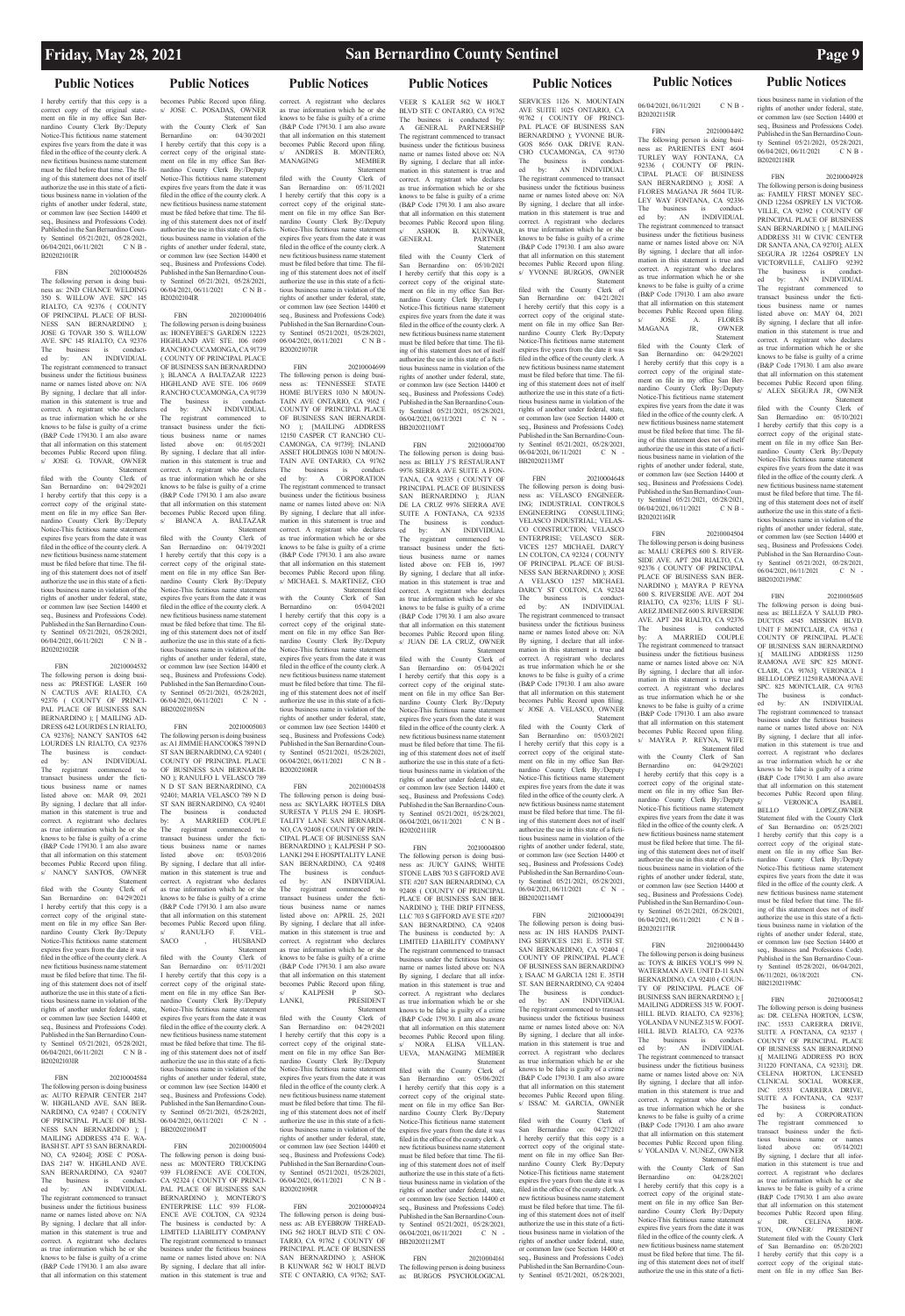**Cooper Escaped** 

Linda University Medical Tijuana, just across the in- those found at the Lease/ hand as they headed back boat, where, armed with a

correct copy of the original state-

**From Prison Just Before And Fled To Mexico Right After Murders Occurred Next To Where He Had Hid** *from page 3* 

## **Public Notices Public Notices Public Notices Public Notices Public Notices Public Notices Public Notices**

nardino County Clerk By:/Deputy Notice-This fictitious name expires five years from the date it was filed in the office of the county clerk. A new fictitious business name statem must be filed before that time. The filing of this statement does not of itself authorize the use in this state of a fictitious business name in violation of the rights of another under federal, state, or common law (see Section 14400 et seq., Business and Professions Code). Published in the San Bernardino County Sentinel 05/28/2021, 06/04/2021, 06/11/2021, 06/18/2021 BB21202118MT

FBN 20210005312 The following person is doing business as: PRETTY FEENS 1608 SMILEY RIDGE REDLANDS, CA 92373 ( COUNTY OF PRINCIPAL PLACE OF BUSINESS SAN BERNARDINO ); AIREL VALVERDE 1608 SMILEY RIDGE REDLANDS, CA 92373; CANDICE VALVERDE 1608 SMI-LEY RIDGE REDLANDS, CA 92373 The business is conducted by: A GENERAL PARTNERSHIP The registrant commenced to transact business under the fictitious business name or names listed above on: N/A By signing, I declare that all information in this statement is true and correct. A registrant who declares as true information which he or she knows to be false is guilty of a crime (B&P Code 179130. I am also aware that all information on this statement becomes Public Record upon filing. s/ AIREL VALVERDE,<br>GENERAL PARTNER GENERAL PARTNER Statement filed with the County Clerk of San Bernardino on: 05/19/2021 I hereby certify that this copy is a correct copy of the original state-ment on file in my office San Bernardino County Clerk By:/Deputy Notice-This fictitious name statement expires five years from the date it was filed in the office of the county clerk. A new fictitious business name statem must be filed before that time. The filing of this statement does not of itself authorize the use in this state of a fictitious business name in violation of the rights of another under federal, state, or common law (see Section 14400 et seq., Business and Professions Code). Published in the San Bernardino County Sentinel 05/28/2021, 06/04/2021, 06/11/2021, 06/18/2021 CNB-

SAN BERNARDINO ); BERENI-CE CHAVEZ 436 N. PARKSIDE DR. APT C ONTARIO, CA 91764<br>The business is conduct-The business is conduct-ed by: AN INDIVIDUAL. The registrant commenced to transact business under the fictitious business name or names listed above on: MAY 13, 2016 By signing, I declare that all information in this statement is true and correct. A registrant who declares as true information which he or she knows to be false is guilty of a crime (B&P Code 179130. I am also aware that all information on this statement becomes Public Record upon filing. s/ BERENICE CHAVEZ, OWNER Statement filed with the County Clerk of San Bernardino on: 05/20/2021 I hereby certify that this copy is a correct copy of the original statement on file in my office San Bernardino County Clerk By:/Deputy Notice-This fictitious name statement expires five years from the date it was filed in the office of the county clerk. A new fictitious business name statement must be filed before that time. The filing of this statement does not of itself authorize the use in this state of a fictitious business name in violation of the rights of another under federal, state, or common law (see Section 14400 et seq., Business and Professions Code). Published in the San Bernardino County Sentinel 05/28/2021, 06/04/2021,<br>06/11/2021, 06/18/2021 CNB-

06/11/2021, 06/18/2021 **B21202115IB** 

# B21202117IR

FBN 20210005537 The following person is doing business as: MAD-MAN AUTO SALES 1680 S. E ST. SUITE #B15 SAN BER-NARDINO, CA 92408 ( COUNTY OF PRINCIPAL PLACE OF BUSINESS SAN BERNARDINO );[ MAILING ADDRESS 189 N. RANCHO AVE. SAN BERNARDINO, CA 92410]; JIRGE TERZIAN 189 N. RANCHO AVE. SAN BERNARDINO, CA 92410 The business is conduct-ed by: AN INDIVIDUAL. The registrant commenced to transact business under the fictitious business name or names listed above on: N/A By signing, I declare that all information in this statement is true and correct. A registrant who declares as true information which he or she knows to be false is guilty of a crime (B&P Code 179130. I am also aware that all information on this statement becomes Public Record upon filing JORGE TERZIAN, OWNER Statement filed with the County Clerk of San Bernardino on: 05/24/2021 I hereby certify that this copy is a correct copy of the original state-ment on file in my office San Bernardino County Clerk By:/Deputy Notice-This fictitious name statement expires five years from the date it was filed in the office of the county clerk. A new fictitious business name statement must be filed before that time. The filing of this statement does not of itself authorize the use in this state of a fictitious business name in violation of the rights of another under federal, state, or common law (see Section 14400 et seq., Business and Professions Code). Published in the San Bernardino Coun-Sentinel 05/28/2021, 06/04/2021, 06/11/2021, 06/18/2021 CNB-

FBN 20210005069 The following person is doing busi-ness as: A&L MAKE UP ARTIST 7016 ELMWOOD RD SAN BER-NARDINO, CA 92404 ( COUNTY OF PRINCIPAL PLACE OF BUSI-NESS SAN BERNARDINO ); LU-CIA TAYLOR 7016 ELMWOOD RD SAN BERNARDINO, CA 92404<br>The business is conduct-The business is conduct-ed by: AN INDIVIDUAL. The registrant commenced to<br>transact business under the fictibusiness under the fictitious business name or names listed above on: MAY 19, 2016 By signing, I declare that all information in this statement is true and correct. A registrant who declares as true information which he or she knows to be false is guilty of a crime (B&P Code 179130. I am also aware that all information on this statement becomes Public Record upon filing s/ LUCIA TAYLOR, OWNER Statement filed with the County Clerk of San Bernardino on: 05/12/2021 I hereby certify that this copy is a correct copy of the original state-ment on file in my office San Bernardino County Clerk By:/Deputy Notice-This fictitious name statement expires five years from the date it was filed in the office of the county clerk. A new fictitious business name statement must be filed before that time. The filing of this statement does not of itself authorize the use in this state of a fictitious business name in violation of the rights of another under federal, state, or common law (see Section 14400 et seq., Business and Professions Code). Published in the San Bernardino County Sentinel 05/28/2021, 06/04/2021, 06/11/2021, 06/18/2021 CNB-B21202116IR

name or names listed above on: N/A By signing, I declare that all information in this statement is true and correct. A registrant who declares as true information which he or she ws to be false is guilty of a crime (B&P Code 179130. I am also aware that all information on this statement becomes Public Record upon filing. s/ STACEY Y. HARVEYFULLER, CEO Statement filed with the County Clerk of San Bernardino on: 05/24/2021 I hereby certify that this copy is a correct copy of the original ment on file in my office San Bernardino County Clerk By:/Deputy Notice-This fictitious name statement expires five years from the date it was filed in the office of the county clerk. A new fictitious business name statement must be filed before that time. The filing of this statement does not of itself authorize the use in this state of a fictitious business name in violation of the rights of another under federal, state mon law (see Section 14400 et seq., Business and Professions Code). Published in the San Bernardino County Sentinel 05/28/2021, 06/04/2021,<br>06/11/2021, 06/18/2021 CNB-06/11/2021, 06/18/2021

## FBN 20210005440 The following person is doing busi-ness as: THE DETAIL AVENUE 436 N.PARKSIDE DR. APT C ON-TARIO, CA 91764 ( COUNTY OF PRINCIPAL PLACE OF BUSINESS

B21202114IR

FBN 20210005550 The following person is doing business as: HARVEY HOUSE MANOR #II 11372 SAN JUAN DRIVE LOMA LINDA, CA 92354 ( COUNTY PRINCIPAL PLACE OF BUSI-NESS SAN BERNARDINO ); MAILING ADDRESS P.O BOX 411 EASTVALE, CA 91752]; HAR-VEY HOUSE INC 11372 SAN JUAN DRIVE LOMA LINDA, CA 92354<br>The business is conduct-The business is conduct-ed by: A CORPORATION The registrant commenced to transact business under the fictitious business

### 06/11/2021, 06/18/2021 CN-BB21202109MT

FBN 20210005282 The following person is doing business as: M.J DELIVERY EXPRESS. 13287 PACOIMA RD VICTORVILLE, CA 92392 ( COUNTY OF PRINCIPAL PLACE OF BUSINESS SAN BER-NARDINO ); MANUEL JIMENEZ CANO 13287 VICTORVILLE, CA 92392; KARLA M BENITEZ-ZMONGE 13287 PACOIMA RD VICTORVILLE, CA 9392; KARLA M BENITEZMONGE 13287 PACO-IMA RD VICTORVILLE, CA 92392 The business is conducted by: A<br>GENERAL PARTNERSHIP GENERAL PARTNERSHIP. The registrant commenced to transact business under the fictitious business name or names listed above on: N/A By signing, I declare that all information in this statement is true and correct. A registrant who declares as true information which he or she knows to be false is guilty of a crime (B&P Code 179130. I am also aware that all information on this statement becomes Public Record upon filing.<br>
s/
MANUEL
IJMENEZ s/ MANUEL JIMENEZ CANO, GENERAL PARTNER Statement filed with the County Clerk of San Bernardino on: 05/18/2021 I hereby certify that this copy is a correct copy of the original statement on file in my office San Ber-nardino County Clerk By:/Deputy Notice-This fictitious name statement expires five years from the date it was filed in the office of the county clerk. A new fictitious business name statement must be filed before that time. The filing of this statement does not of itself horize the use in this state of a fictitious business name in violation of the rights of another under federal, state, or common law (see Section 14400 et seq., Business and Professions Code). Published in the San Bernardino County Sentinel 05/28/2021, 06/04/2021, 06/11/2021, 06/18/2021 CN-BB21202107MT

The registrant commenced to transact business under the fictitious business name or names listed above on: N/A By signing, I declare that all infor $m_1 + m_2 + \cdots$   $m_n$  this statement is true and correct. A registrant who declares as true information which he or she knows to be false is guilty of a crime (B&P Code 179130. I am also aware that all information on this statement becomes Public Record upon filing. VICTOR H. CHAVEZ LOPEZ, OWNER Statement filed with the County Clerk of San Bernardino on: 05/18/21 I hereby certify that this copy is a correct copy of the original state-ment on file in my office San Bernardino County Clerk By:/Deputy Notice-This fictitious name statement expires five years from the date it was filed in the office of the county clerk. A new fictitious business name statem must be filed before that time. The fil-

B21202113IR FBN 20210005544 The following person is doing business as: OPHELIA'S TRUCKING &<br>TRANSPORTATION SERVICES TRANSPORTATION SERVICES 1881 COMMERCENTER E DRIVE SUITE 200 SAN BERNARDINO, CA 92408 ( COUNTY OF PRINCIPAL PLACE OF BUSINESS SAN BER-NARDINO ); [ MAILING ADDRESS P.O BOX 411 EASTVALE, CA 91752]; OPHELIA'S GROUP LLC 1881 COM-MERCENTER E DRUVE SUITE 200 SAN BERNARDINO, CA 92408 The business is conducted by: A LIMITED LIABILITY COMPANY The registrant commenced to transact business under the fictitious business name or names listed above on: JAN 04, 2021 By signing, I declare that all information in this statement is true and correct. A registrant who declares as true information which he or she ws to be false is guilty of a crime (B&P Code 179130. I am also aware that all information on this statement becomes Public Record upon filing. STACEY Y HARVEY-FULLER, MANAGING MEMBER Statement filed with the County Clerk of San Bernardino on: 05/24/2021 I hereby certify that this copy is a correct copy of the original statement on file in my office San Bernardino County Clerk By:/Deputy Notice-This fictitious name statement expires five years from the date it was filed in the office of the county clerk. A new fictitious business name statem must be filed before that time. The filing of this statement does not of itself authorize the use in this state of a fictitious business name in violation of the rights of another under federal, state,<br>or common law (see Section 14400 et or common law (see Section 14400 et seq., Business and Professions Code). Published in the San Bernardino Coun-

ing of this statement does not of itself authorize the use in this state of a fictitious business name in violation of the rights of another under federal, state, or common law (see Section 14400 et seq., Business and Professions Code). Published in the San Bernardino County Sentinel 05/28/2021, 06/04/2021, 06/11/2021, 06/18/2021 CN-BB21202106MT

FBN 20210005364 The following person is doing business as: KINGDOM; YOUR KINGDOMM; YOUR KINGDOM 1151 W BERKE-LEY CT ONTARIO, CA 91762 ( COUNTY OF PRINCIPAL PLACE OF BUSINESS SAN BERNARDINO ); NORMA E UMANA 1151 W BERKE-LEY CT ONTARIO, CA 91762; JULIO C RIVAS CORTEZ 1151 W BERKELY CT ONTARIO, CA 91762 The business is conducted by: A MARRIED COUPLE The registrant commenced to transact business under the fictitious business name or names listed above on: N/A By signing, I declare that all infor-<br>mation in this statement is true and this statement is true and correct. A registrant who declares as true information which he or she knows to be false is guilty of a crime (B&P Code 179130. I am also aware that all information on this statement becomes Public Record upon filing. s/ NORMA E. UMANA, WIFE Statement filed with the County Clerk of San Bernardino on: 05/19/21 I hereby certify that this copy is a correct copy of the original statement on file in my office San Ber-nardino County Clerk By:/Deputy Notice-This fictitious name statement expires five years from the date it was filed in the office of the county clerk. A new fictitious business name statement must be filed before that time. The filing of this statement does not of itself orize the use in this state of a fictitious business name in violation of the rights of another under federal, state, or common law (see Section 14400 et seq., Business and Professions Code). Published in the San Bernardino County Sentinel 05/28/2021, 06/04/2021, 06/11/2021, 06/18/2021 CN-BB21202104MT FBN 20210005439

ty Sentinel 05/28/2021, 06/04/2021, 06/11/2021, 06/18/2021 CNB-

B21202112IR

The following person is doing business as: BOLLYWOOD SPAS 2550 S ARCHIBALD AVE #F ONTARIO, CA 91761 ( COUNTY OF PRINCI-PAL PLACE OF BUSINESS SAN BERNARDINO ); YASMEEN G CHOUDRY 2550 S ARCHIBALD<br>AVE #F ONTARIO, CA 91761 AVE #F ONTARIO, CA 91761<br>The business is conduct-The business is conduct-ed by: AN INDIVIDUAL. The registrant commenced to transact business under the fictitious business name or names listed above on: N/A By signing, I declare that all infor-<br>mation in this statement is true and this statement is true and correct. A registrant who declares as true information which he or she knows to be false is guilty of a crime (B&P Code 179130. I am also aware that all information on this statement becomes Public Record upon filing. s/ YASMEEN G. CHOUDRY, OWNER Statement filed with the County Clerk of San Bernardino on: 05/20/21 I hereby certify that this copy

FBN 20210005542 The following person is doing busi-ness as: ICED AETHETICS STU-DIO. 1705 E. WASHINGTON ST. SUITE 102A COLTON, CA 92324 ( COUNTY OF PRINCIPAL PLACE OF BUSINESS SAN BERNARDI-NO ); [ MAILING ADDRESS 518 S. ALTHEA AVE RIALTO, CA 92376]; MANIDA T SON 518 S. AL-THEA AVE. RIALTO, CA 92376 The business is conduct-ed by: AN INDIVIDUAL. The registrant commenced to transact business under the fictitious business name or names listed above on: N/A By signing, I declare that all inforthis statement is true and correct. A registrant who declares as true information which he or she knows to be false is guilty of a crime (B&P Code 179130. I am also aware that all information on this statement becomes Public Record upon filing. s/ MANIDA T SON, OWNER Statement filed with the County Clerk of San Bernardino on: 05/24/2021 I hereby certify that this copy is a correct copy of the original statement on file in my office San Bernardino County Clerk By:/Deputy Notice-This fictitious name statement expires five years from the date it was filed in the office of the county clerk. A new fictitious business name statement must be filed before that time. The filing of this statement does not of itself authorize the use in this state of a fictitious business name in violation of the rights of another under federal, state or common law (see Section 14400 et seq., Business and Professions Code). Published in the San Bernardin ty Sentinel 05/28/2021, 06/04/2021,<br>06/11/2021, 06/18/2021 CNB- $06/11/2021$ ,  $06/18/2021$ B21202111IR FBN 20210005279

The following person is doing business as: THE LOVELEY LOTUS, INC.. 10 EAST VINE STREET SUITE 203 REDLANDS, CA 92373 ( COUNTY OF PRINCIPAL PLACE OF BUSINESS SAN BER-NARDINO ); THE LOVELEY LO-TUS, INC. 10 EAST VINE STREET, SUITE 203 REDLANDS, CA 92373 The business is conduct-ed by: A CORPORATION. The registrant commenced to transact business under the fictitious business name or names listed above on: N/A By signing, I declare that all information in this statement is true and correct. A registrant who declares as true information which he or she knows to be false is guilty of a crime (B&P Code 179130. I am also aware that all information on this statement becomes Public Record upon filing. s/ LIZETTE FLORES, PRESIDENT Statement filed with the County Clerk of San Bernardino on: 05/18/2021 I hereby certify that this copy is a correct copy of the original state-ment on file in my office San Bernardino County Clerk By:/Deputy Notice-This fictitious name statement expires five years from the date it was filed in the office of the county clerk. A new fictitious business name statement must be filed before that time. The filing of this statement does not of itself authorize the use in this state of a fictitious business name in violation of the rights of another under federal, state, or common law (see Section 14400 et seq., Business and Professions Code). Published in the San Bernardino County Sentinel 05/28/2021, 06/04/2021, 06/18/2021<br>11/2021, 06/18/2021 BB21202110MT

FBN 20210005280 The following person is doing busi-ness as: SCORPION AUTO LIFTS 7625 CONCORD AVE FONTANA, CA 92336 ( COUNTY OF PRIN-CIPAL PLACE OF BUSINESS SAN BERNARDINO ); JOSE C RAMOS SOSA 7625 CON-CORD AVE FONTANA, CA 92336 The business is conduct-ed by: AN INDIVIDUAL The registrant commenced to transact business under the fictitious business name or names listed above on: N/A By signing, I declare that all information in this statement is true and correct. A registrant who declares as true information which he or she knows to be false is guilty of a crime (B&P Code 179130. I am also aware that all information on this statement becomes Public Record upon filing. s/ JOSE C. RAMOS SOSA, OWNER Statement filed with the County Clerk of San Bernardino on: 05/19/21 I hereby certify that this copy is a correct copy of the original state-ment on file in my office San Bernardino County Clerk By:/Deputy Notice-This fictitious name statement expires five years from the date it was filed in the office of the county clerk. A new fictitious business name statement must be filed before that time. The filing of this statement does not of itself authorize the use in this state of a fictitious business name in violation of the rights of another under federal, state, or common law (see Section 14400 et seq., Business and Professions Code). Published in the San Bernardino County Sentinel 05/28/2021, 06/04/2021,

FBN 20210005274 The following person is doing business as: ROBERT'S QUAL-ITY POOLS. 2069 SALERNO AVE MENTONE, CA 92359 ( COUNTY OF PRINCIPAL PLACE OF BUSI-NESS SAN BERNARDINO ); ROB-ERT C BETOR III 2069 SALER-NO AVE MENTONE, CA 92359 The business is conduct-ed by: AN INDIVIDUAL. The registrant commenced to transact business under the fictitious business name or names listed above on: N/A By signing, I declare that all infortion in this statement is true and correct. A registrant who declares as true information which he or she knows to be false is guilty of a crime (B&P Code 179130. I am also aware that all information on this statement becomes Public Record upon filing. s/ ROBERT C BETOR III, OWNER Statement filed with the County Clerk of San Bernardino on: 05/18/2021 I hereby certify that this copy is a correct copy of the original statement on file in my office San Ber-nardino County Clerk By:/Deputy Notice-This fictitious name statement expires five years from the date it was filed in the office of the county clerk. A new fictitious business name statement must be filed before that time. The filing of this statement does not of itself horize the use in this state of a fictitious business name in violation of the rights of another under federal, state, or common law (see Section 14400 et seq., Business and Professions Code). Published in the San Bernardino County Sentinel 05/28/2021, 06/04/2021, 06/11/2021, 06/18/2021 CN-BB21202108MT

FBN 20210005278 The following person is doing business as: TORO LOGISTICS 34812 SUNSWEPT DR LUCERNE VAL-LEY, CA 92356 ( COUNTY OF PRINCIPAL PLACE OF BUSINESS SAN BERNARDINO ); VICTOR H CHAVEZ LOPEZ 34812 SUNSWEPT DR LUCERNE VALLEY, CA 92356 The business is conduct-ed by: AN INDIVIDUAL

ment on file in my office San Ber-nardino County Clerk By:/Deputy Notice-This fictitious name statement expires five years from the date it was filed in the office of the county clerk. A new fictitious business name statement must be filed before that time. The filing of this statement does not of itself  $\alpha$  orize the use in this state of a fictitious business name in violation of the rights of another under federal, state, or common law (see Section 14400 et seq., Business and Professions Code). ished in the San Bernardino Cour ty Sentinel 05/28/2021, 06/04/2021, 06/11/2021, 06/18/2021 CN-BB21202103MT

FBN 20210005527 The following person is doing business as: MOVERA MARKETING AGENCY 8870 KENTVILLE ST RIVERSIDE, CA 92508 ( COUNTY OF PRINCIPAL PLACE OF BUSI-NESS SAN BERNARDINO ); MANUEL A MOLANO 8870 KENT-VILLE ST RIVERSIDE, CA 92508 The business is conduct-ed by: AN INDIVIDUAL. The registrant commenced to transact business under the fictitious business name or names listed above on: N/A By signing, I declare that all infor- $\frac{m}{m}$  in this statement is true and correct. A registrant who declares as true information which he or she knows to be false is guilty of a crime (B&P Code 179130. I am also aware that all information on this statement becomes Public Record upon filing. s/ MAUEL A MOLANO, OWNER Statement filed with the County Clerk of San Bernardino on: 05/24/21 I hereby certify that this copy is a correct copy of the original statement on file in my office San Ber-nardino County Clerk By:/Deputy Notice-This fictitious name statement expires five years from the date it was filed in the office of the county clerk. A new fictitious business name statement must be filed before that time. The filing of this statement does not of itself and authorize the use in this state of a fictitious business name in violation of the rights of another under federal, state, or common law (see Section 14400 et seq., Business and Professions Code). Published in the San Bernardino County Sentinel 05/28/2021, 06/04/2021, 06/11/2021, 06/18/2021 CN-BB21202102MT

FBN 20210005624 The following person is doing business as: EXCLUSIVE DESIGNS 26663 FLEMING ST HIGHLAND, CA 92346 ( COUNTY OF PRINCIPAL PLACE OF BUSINESS SAN BERNARDINO BRANDON G BAZAN 26663 FLEMING ST HIGHLAND, CA 92346 The business is conduct-ed by: AN INDIVIDUAL. The registrant commenced to transact business under the fictitious business name or names listed above on: N/A By signing, I declare that all information in this statement is true and correct. A registrant who declares as true information which he or she knows to be false is guilty of a crime (B&P Code 179130. I am also aware that all information on this statement becomes Public Record upon filing. s/ BRANDON G BAZAN, OWNER Statement filed with the County Clerk of San Bernardino on: 05/18/2021 I hereby certify that this copy is a correct copy of the original state-ment on file in my office San Bernardino County Clerk By:/Deputy Notice-This fictitious name statement expires five years from the date it was filed in the office of the county clerk. A new fictitious business name statement must be filed before that time. The filing of this statement does not of itsel: authorize the use in this state of a fictitious business name in violation of the rights of another under federal, state, or common law (see Section 14400 et seq., Business and Professions Code). Published in the San Bernardino Coun-Sentinel 05/28/2021, 06/04/2021 06/11/2021, 06/18/2021 CN-BB21202101MT

was yet alive, his throat having been cut. The house phone was inoperable and Bill Hughes left to summon help at once.

The San Bernardino County Sheriff's Department, after having Joshua Ryen transported to Loma

Center by helicopter, initiated an investigation that entailed deputies, detectives, sergeants, forensic specialists and department higher-ups including then-Sheriff Floyd Tidwell, traipsing all over the murder scene and its environs.

In his testimony at trial, Cooper stated that he had left the Lease/Lang house after sundown on June 4 and had hitchhiked to Mexico. It is established with certainty that Cooper checked into a hotel in

ternational border roughly 130 miles south of Chino Hills, at 4:30 pm on June 5, 1983.

A few days later, the Ryens' station wagon was discovered in a church parking lot in Long Beach. Sheriff's investigators, after missing them in an initial search, eventually extracted from that vehicle and logged in as evidence cigarette butts consisting of prison-issued Role-Rite tobacco rolled in prisonissued rolling papers indistinguishable from

Lang house. An all points bulletin identifying Cooper as a suspect in the murders was issued.

From Tijuana, Cooper went to Ensenada, where on June 9 he made the acquaintance of an American couple, Owen and Angelica Handy of Humboldt County, who had come to Baja California on their 32-foot sailboat, the Illa Tika. Identifying himself as "Angel Jackson," Cooper persuaded them to allow him to accompany them as a deck-

north up the California Coast, eventually anchoring in Pelican Cove off of Santa Cruz Island. Some seven weeks after the Chino Hills murders, during the last week of July, 1983, a 26-foot sailboat anchored near the Handys' boat. Its occupants, a couple from North Hollywood, invited the Handys and Cooper aboard their sloop to a fish fry, during which some alcohol consumption was involved. Well after midnight, Cooper returned to the 26-foot

knife, he raped the wife. Her husband reported the rape and accompanied his wife to Goleta Valley Hospital, where she was treated and released. The couple then went to the sheriff's office to provide a statement with regard to the rape. There the woman saw a "Wanted for Murder" poster/flier in the detectives' office bearing a photo of Cooper, whereupon Angel Jackson was identified as Kevin Cooper.

*Continued on Page 11*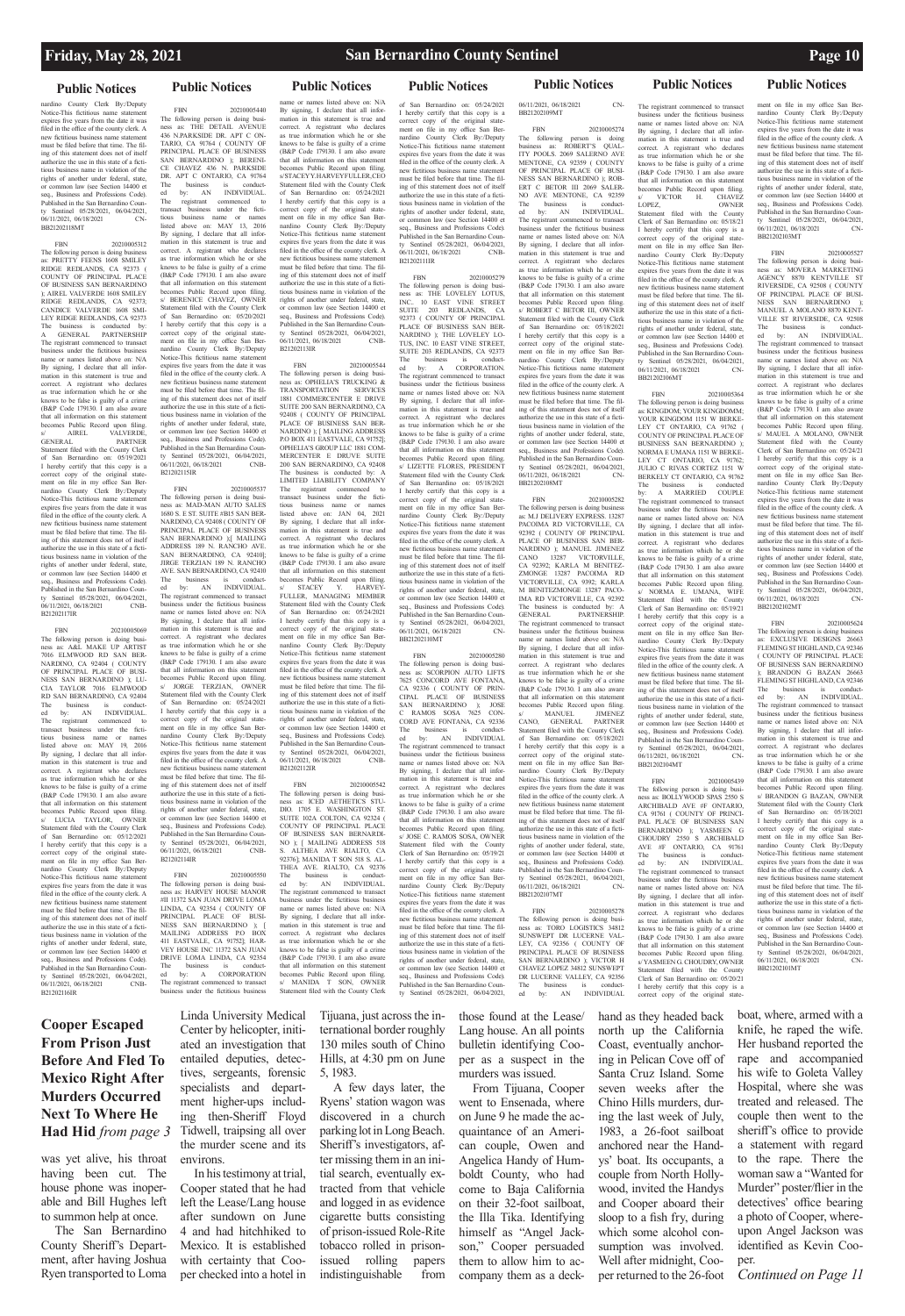**Board Of Supervisors Keeping Timetable For Legalizing Commercial Marijuana In The County Close To Their Vests** *from page 6*

was incarcerated and out of commission.

In July 2019, Sheriff McMahon, himself a central part of the political establishment in San Bernardino County, in a highly unusual move arranged to release Postmus from custody 22 months prior to his then-scheduled release date, after having served fewer than eight of the 36 months of his sentence, and more than nine months prior to the halfway point in his sentence, which under normal circumstances would have been the earliest Postmus could have been released.

Postmus was released, conditional upon his wearing an ankle monitor, traveling no further than 50 miles from his registered place of residence, maintaining a curfew, reporting regularly to his parole officer and being subject to random drug screening. Postmus moved in, on a temporary basis, with this sister in Wrightwood. Almost immediately, he reinitiated Mountain States Consulting Group's operations, and he was active and a key player in a multitude of political races in San Bernardino County in both the March 2020 and November 2020 primary supervisors telegraphed their intention to put \$10.4

and general elections. On May 18 at a workshop pertaining to the county's proposed 2021- 2022 Budget, the board of

million into the spending plan for the upcoming year to address bothersome land use and code enforcement issues in the county's unincorporated areas, a large number of which consist of unli-

censed marijuana farms. Some of the money is to go toward other code enforcement efforts as well as ensuring compliance with the county's ordinance pertaining to shortterm rental units. Sources close to Postmus say that the board of

supervisors' move to fund more sheriff's department efforts against unlicensed marijuana cultivators was a signal that its members are agreeable to the timetable he has worked out with Board of Supervisors Chairman Curt Hagman and County Chief Executive Officer Leonard Hernandez to provide the marijuana-related businesses that are Mountain States' clients with the limited number of permits the county will issue when it undertakes to legalize marijuana-related commercial activity less than two years hence. The arrangements Postmus is pursuing in getting his clients permits to operate at the county level will ultimately give those entities an inside track in establishing cannabis-related businesses in the eleven other county municipalities besides Adelanto, Hesperia and Needles where the sheriff's de-

partment fills the role of

police department, Postmus believes, those being Chino Hills, Rancho Cucamonga, Grand Terrace, Loma Linda, Highland, Big Bear Lake, Yucaipa, Yucca Valley, Twentynine Palms, Apple Valley and Victorville.

The *Sentinel's* efforts to obtain statements from Hagman, Cook, Rutherford, Rowe, Baca, McMahon, Hernandez, County Chief Financial Officer Matthew Erickson, County Counsel Michelle Blakemore and Chief Assistant County Counsel Penny Alexander-Kelley were unsuccessful.

The *Sentinel*'s phone calls to Blakemore and Alexander-Kelley to find out the degree to which Hagman and Hernandez have shared with them the timetable for permitting

the sale of marijuana in San Bernardino County were intercepted by a secretary in the county counsel's office. Initially, the secretary said that Blakemore would "not be the best person" to discuss marijuana-related issues, suggesting that such questions be routed to the attorney specially assigned to the county's cannabis policy. She did not identify that attorney or make clear whether that attorney was a member of the office of county counsel or an outside attorney retained by the county. Upon determining she was speaking with a newspaper reporter, the secretary indicated that the county's attorneys are not permitted to speak to the public.

Cooper was taken into custody shortly thereafter by Santa Barbara Sheriff's Department deputies and Coast Guard personnel. Items from the Lease/ Lang house were found by deputies searching the Handys' sailboat in the follow-up to the arrest.

Then-San Bernardino County District Attorney Dennis Kottmeier prosecuted the case himself with the assistance of one of his deputy prosecutors, John Kochis. The case was tried not in San Bernardino County Superior Court but in San Diego Superior Court before Judge Richard C. Garner. Cooper was defended by San Bernardino County Public Defender David Negus. The trial lasted from September 1984 until June of 2005.

Kottmeier and Kochis,

though handicapped by an absence of any direct evidence linking Cooper to the killings, were nevertheless able to build a strong circumstantial case against the defendant. Kottmeier entered into evidence partial shoe prints found at the murder scene and at the Lease/ Lang house, where Cooper admitted he had hid after his prison escape. Kottmeier and Kochis further used the cigarette butts consisting of the Role-Rite prison-issue tobacco and prison-issued rolling papers found in the Lease/Lang house and in the Ryens' abandoned station wagon to tie Cooper to the crime.

Another damning piece of evidence was a spot of blood on the hallway wall of the Ryen house that was consistent with Cooper's blood profile.

A bloody shoeprint made by a Pro-Ked Dude shoe, matching the type of shoes issued to prison inmates, was demonstrated as having been impressed on a sheet in the master bedroom of the Ryen house, along with a matching shoeprint on a spa cover outside the Ryen house, and another in the pool room at the Lease/Lang house. This was augmented with positive Luminol tests, demonstrating the presence of a quantity of blood in a shower in the Lease/Lang house.

A bloodstained hatchet from the Lease/Lang house found near the Ryen home along with the sheath from the hatchet found on the floor of the bedroom that contained the closet where Cooper had slept were presented as evidence to the jury, along with a button found in the Lease/Lang house that matched a prison-issue jacket. Some hunting knives and at least one ice pick were missing from the Lease/Lang house. A strap fitting one of the missing knives was found in the same bedroom. Another piece of evidence to suggest that

Cooper had made his way from the Lease/ Lang house to the Ryen residence consisted of an empty beer can in the field between the two homes matching beer in the refrigerator at the Lease/ Lang house.

The prosecution demonstrated that there were two burrs adhered to the inside of Jessica Ryen's nightgown approximately ten inches up from the bottom hem. Kottmeier asserted to the jury that because the top of Jessica's nightgown did not have holes corresponding with some of Jessica's post mortem chest wounds, at some point the assailant had raised Jessica's nightgown, and, in the process of inflicting her chest wounds, deposited the burrs. The prosecution also presented evidence to show similar burrs were found on the inside of the Ryen station wagon and on a blanket found in the closet where Cooper slept on June 3. Plants producing the burrs grew in the field between the Ryen

house and the Lease/Lang house.

There were a total of 141 witness called, many of whom offered contradictory testimony. Some of the most dramatic, meaningful and important elements of the trial consisted of testimony from sheriff's investigators and hospital personnel at Loma Linda University Hospital where Joshua Ryen was flown by helicopter on June 5, 1983. Initially, in the presence of a sheriff's detective

and a social worker, the eight-year-old indicated his attackers were three white men. In a second interview an hour later, Dr. Mary Howell, Joshua's grandmother, also testified that Joshua told Deputy Hector O'Campo that three Latinos were in the house when the family was killed. On June 15, Joshua told Reserve Deputy Luis Simo that Cooper was not the killer, saying "He didn't do it," upon seeing Cooper's photo on television during a newscast.

Joshua Ryen's testimony at trial was provided via videotape, during which he said he could not remember much about his attacker or attackers and did not see his attacker directly but as "a shadow on the wall."

Cooper testified for five days under examination by Kottmeier, during which he admitted to being in the Lease/ Lang house immediately adjacent to the Ryen property, but did not waiver in maintaining his innocence to the murders, while acknowledging that he had stolen a purse from a woman in San Ysidro after hitchhiking there to make his way into Mexico. Cooper's attorney, San Bernardino County Public Defender David Negus, put on testimony by Edward Lelko, the bartender at the Canyon Corral Bar, located not far from the Ryen home, that he had served beer to three men the night of June 4, 1983. The men were not among

his regular set of customers, which generally consisted of cowboys and nearby residents. They never returned to the bar. One of those men was "extremely drunk" and was subsequently refused service. The three wore light-colored T-shirts, similar to a bloodstained tan T-shirt found on June 7, 1983, beside a road near the bar. That shirt bore the blood of Doug Ryen, it was later determined.

Based upon the circumstantial evidence he and Kochis had placed before the jury, Kottmeier convinced the jurors that there was full and convincing proof that Cooper committed the murders. Cooper was convicted on four counts of murder and one count of attempted murder. The jury recommended the death penalty and Judge Garner sentenced him to death in the gas chamber at San Quentin. There followed reviews by and appeals to state and federal courts for more than 18 years. Cooper was scheduled to be executed on February 10, 2004. On January 29, 2004, then-Governor Arnold Schwarzenegger denied a request that Cooper be granted clemency. On February 8, 2004, a three judge panel consisting of Judges Pamela Rymer, Ronald Gould and James Browning heard Cooper's petition and rejected it by a vote of 2–1. Judge Browning, as the lone dissenter was able to assemble enough judges to get a judicial panel to block the execution to al-

low further DNA testing. Ultimately, the Supreme Court unanimously upheld the stay, effectively blocking the execution of the death warrant.

The Campaign to End the Death Penalty, the ACLU and Death Penalty Focus took up Cooper's cause. Over the years, Kottmeier was supplanted as San Bernardino County district attorney by Dennis Stout, followed by Mike Ramos, and currently by Jason Anderson. The San Bernardino County sheriff at the time of the murders, Floyd Tidwell, was succeeded by Dick Williams, Gary Penrod, Rod Hoops and now John McMahon, with each successive administration considering the upholding of the integrity of the Ryen/Hughes death investigation and Kevin Cooper's conviction to be synonymous with the credibility of San Bernardino County law enforcement.

The sheriff's department's handling of the case, which was already subject to criticism given

the fashion in which more than 70 individuals, many of them sheriff's department personnel, had trampled evidence at the murder scene in the two days following the discovery of the bodies, had its reputation damaged further when what would later be represented as key evidence was mishandled or mislaid, lost or destroyed by the department. A tancolored shirt with blood stains was found by sher-*Continued on Page 12*

**An Overwhelming Circumstantial Case Was Presented Against Cooper At His Trial**  *from page 10*